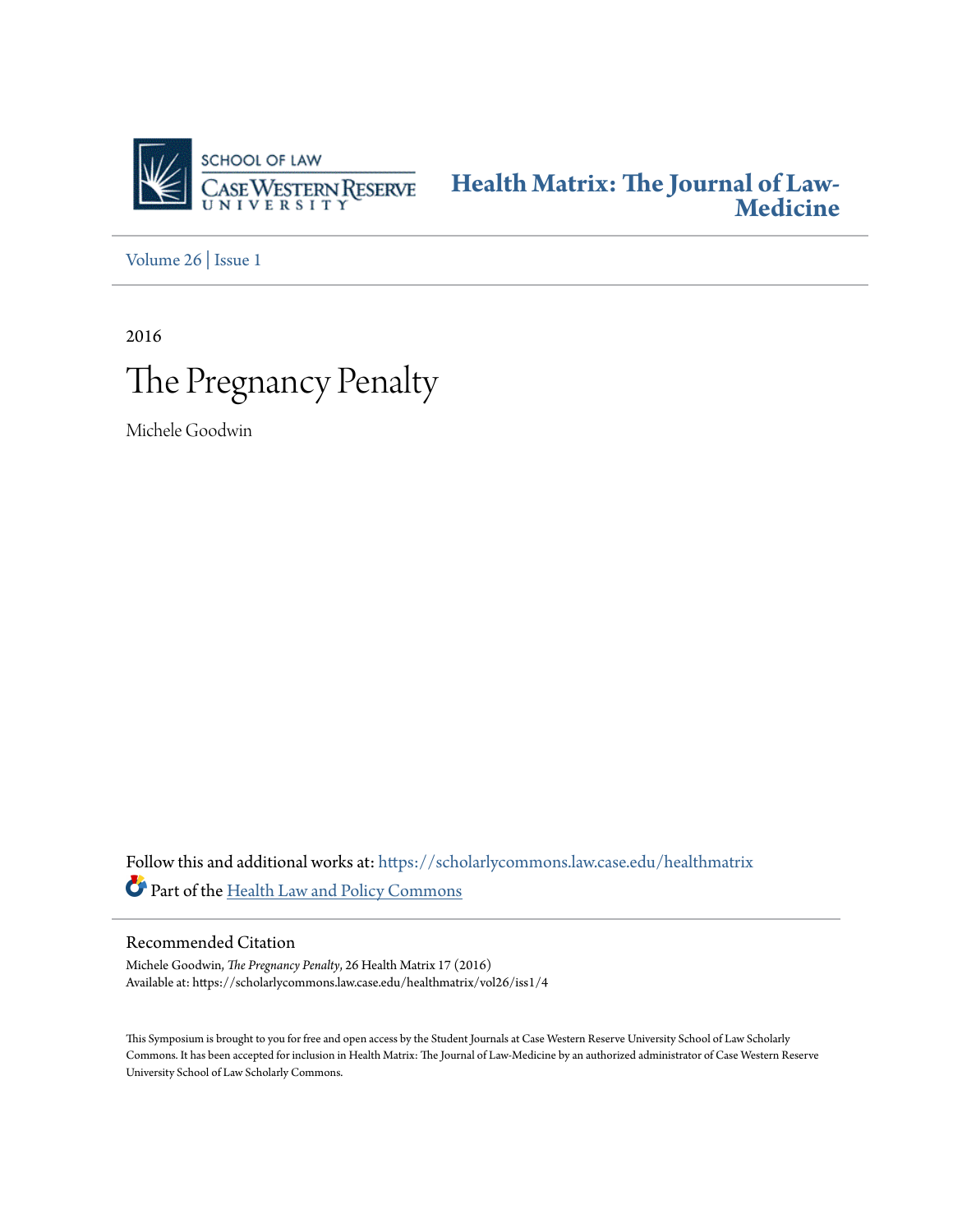# -Symposium-The Pregnancy Penalty

# *Michele Goodwin†*

#### ABSTRACT

Punishing pregnant women increasingly serves as a litmus test in political discourse, inviting more than a metaphor about state sanctioned violence targeted at women. In 2016, candidates for the United States presidency threatened to defund Planned Parenthood if elected and a leading candidate promised he would "punish" pregnant women who seek abortions. Other presidential candidates urged that even victims of rape and incest should be forced to carry their pregnancies to term, imposing yet another penalty or strike against sexually violated women and girls.

Local legislatures and governors show equal contempt for and desire to penalize women in their states. In Utah, Gov. Gary Herbert took up the call to use a "very strong stick" in policing reproduction by signing into law the Criminal Homicide and Abortion Revisions Act, which applies only to pregnant women. The law seeks to punish pregnant women who "knowingly" commit acts that might result in miscarriages.1 In 2011, Texas Rep. Doug Miller authored and introduced a bill in his state legislature that would make it a felony to ingest any controlled substance during pregnancy.2 Wisconsin's legislature passed a law that forces pregnant women to receive vaginal probes as a pre-condition to receiving an abortion.3 To obtain an

- † Chancellor's Professor of Law, University of California, Irvine. These comments are derived from my keynote lecture at Case Western University School of Law's symposium, *The Rhetoric of Reproduction* (Apr. 17, 2015), *available at* http://law.case.edu/Lectures-Events/Webcast/lecture\_id/397. The title of this Article derives from a brilliantly coined phrase from Professor Song Richardson, a leading expert on the intersections of race, crime, and the law. This Article advances what the pregnancy penalty entails. I am grateful to the conveners and the Health Matrix student editors. © Michele Goodwin
- 1. H.B. 462, 2010 Gen. Sess. (Utah 2010).
- 2. H.B. 1243, 2011 Leg., 82nd Sess. (Tex. 2011).
- 3. S.B. 206, 2013 Wis. Laws 37 (2013). *See also* Tom Kertscher, *EMILY'S LIST: Scott Walker is Forcing Some Women to Get Transvaginal Ultrasounds to Get an Abortion*, POLITIFACT WISCONSIN (Oct. 24, 2014, 11:40 AM), http://www.politifact.com/wisconsin/statements/2014/oct/ 24/emilys-list/scott-walker-forces-some-women-get-transvaginal-ul/ ("Planned Parenthood of Wisconsin told us that only a transvaginal ultrasound would enable a clinician to meet the requirements of the law for early-stage pregnancies, up to 12 weeks. And according to an August 2014 report from the state Department of Health Services, 84 percent of abortions in Wisconsin are performed at 12 weeks or less.")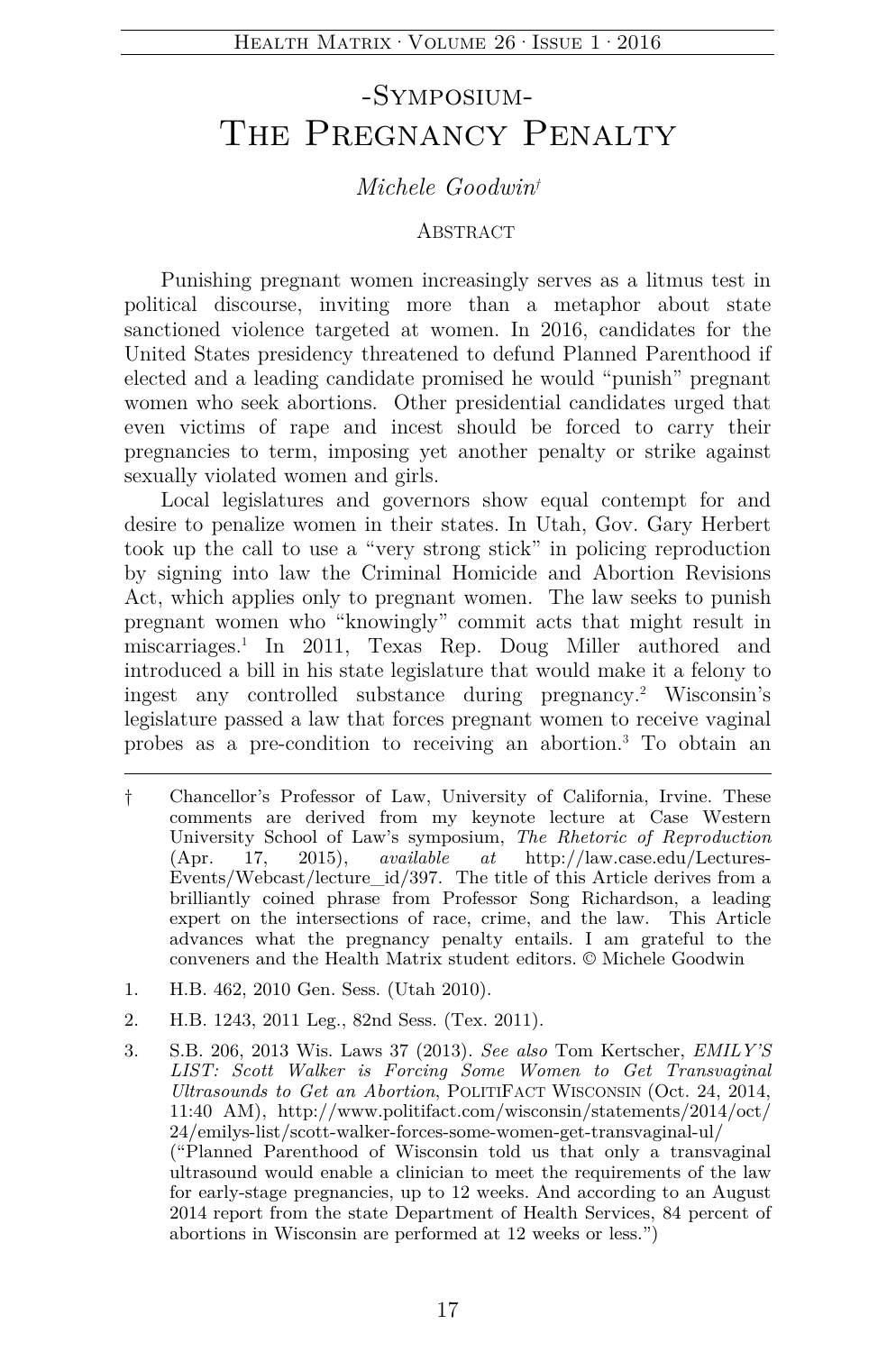abortion without undergoing the vaginal probe is a punishable violation of law. Some women's groups compare vaginal ultrasound laws such as that in Wisconsin to state sanctioned rape with a rod.<sup>4</sup> Other legislative efforts include establishing personhood in embryos and fetuses.<sup>5</sup> Many of the laws seeking to punish pregnant women and regulate their pregnancies introduce criminal sanctions into gestational conduct, broadly criminalizing any behavior that could harm fetal health.<sup>6</sup> All of these laws selectively target pregnant women.

#### **CONTENTS**

| III. LEGISLATING DECENCY AND MORALITY: WHY FETAL<br>PROTECTION LAWS FOCUS ALMOST EXCLUSIVELY ON WOMEN?29 |
|----------------------------------------------------------------------------------------------------------|
|                                                                                                          |
|                                                                                                          |

#### I. Introduction

This Article builds from my keynote address at Case Western University School of Law's daring symposium, *The Rhetoric of Reproduction.* It explains how a chilling intensity in legislative rulemaking specifically directed at dismantling women's health protections is sweeping across the United States. By proposing and enacting more anti-reproductive rights legislation than in any time prior in the past forty years combined, legislators demonstrate an intensified disregard for women's health care rights. Laws providing legal protections for pharmacists who refuse to dispense contraceptive medications to women epitomize this rulemaking.

6. *See, e.g.*, Erik Eckholm, *Voters in Mississippi to Weigh Amendment on Conception as the Start of Life*, N.Y. TIMES, Oct. 26, 2011, at A16.

<sup>4.</sup> *See, e.g.,* Andy Kopsa, *State-Sanctioned Rape: Trans-Vaginal Ultrasound Laws in Virginia, Texas, and Iowa,* RH REALITY CHECK (Feb. 15, 2012, 3:15 PM), http://rhrealitycheck.org/article/2012/02/15/ government-sanctioned-rape-in-state-virginia-and-texas/; Nicholas Kristoff, *When States Abuse Women*, N.Y. TIMES (Mar. 3, 2012), http://www.nytimes.com/2012/03/04/opinion/sunday/kristof-whenstates-abuse-women.html.

<sup>5.</sup> *See, e.g.*, Erick Eckholm, *Push for 'Personhood' Amendment Represents New Tack in Abortion Fight*, N.Y. TIMES (Oct. 25, 2011), http://www.nytimes.com/2011/10/26/us/politics/personhoodamendments-would-ban-nearly-all-abortions.html.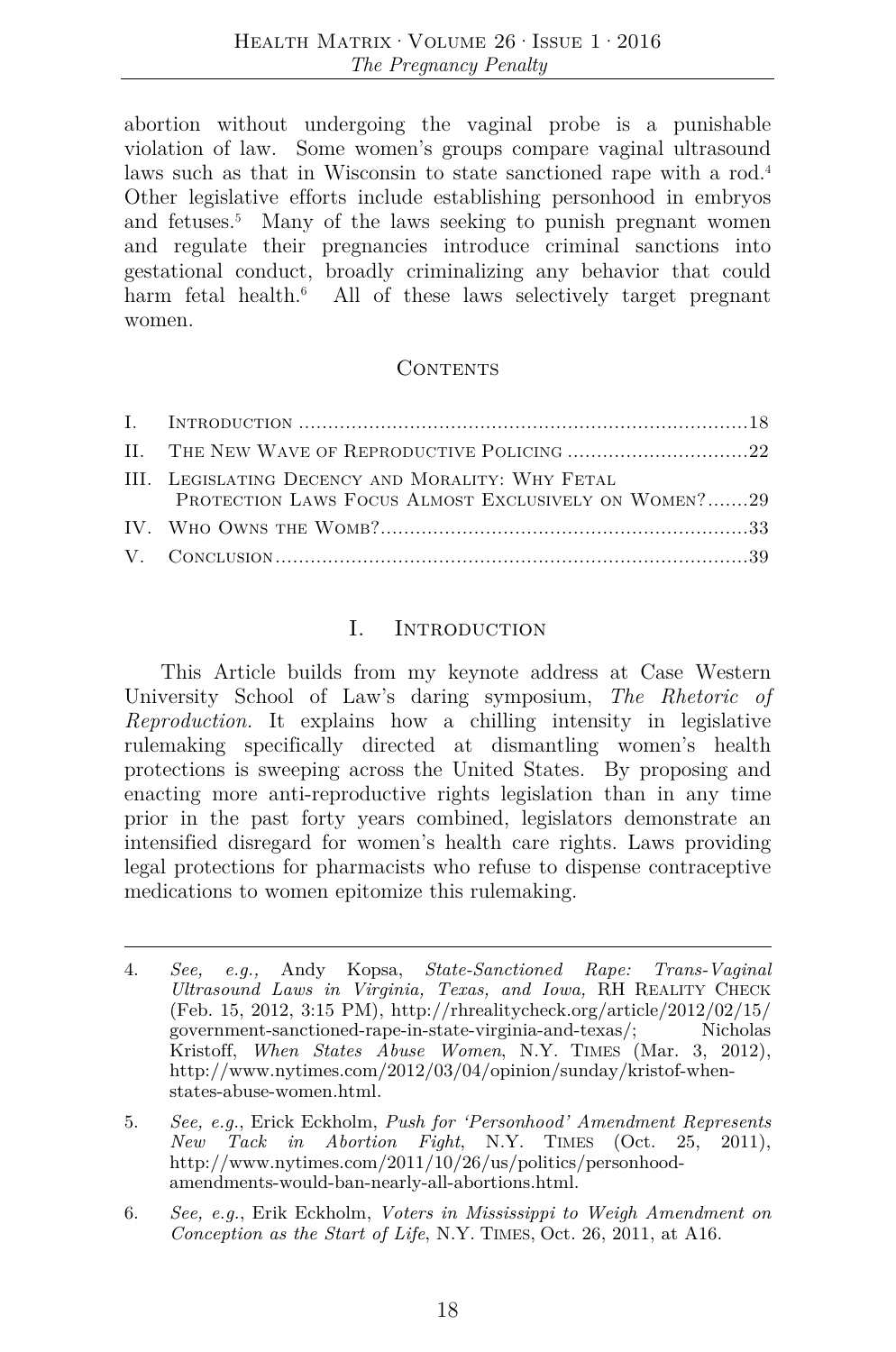However, the stunning range of hostile lawmaking dismantling women's rights includes expanding the authority of Iowa's governor to approve each Medicaid funded abortion in his state.7 It extends to targeted restrictions of abortion providers (TRAP laws) in Texas. For example, Texas law now requires abortion providers to obtain admitting privileges at local hospitals and mandates costly clinical upgrades to facilities performing abortions.<sup>8</sup> Some states force women to undergo medically unnecessary vaginal probes as a precondition of obtaining an abortion and mandate that clinics must provide medically inaccurate information, such as counseling women that abortions cause cancer and long-term mental health consequences as a condition of providing services to their patients.<sup>9</sup> Nearly a dozen states prohibit private insurance plans from covering abortion services in their states.10 Such laws not only impose constitutionally impermissible burdens on women, but also private businesses. Finally, most states now require women to wait extended periods before obtaining an abortion, $11$  under pretext of promoting informed consent. This Article memorializes my comments.

- 7. Nora Caplan-Bricker, *Poison Pen*, NEW REPUBLIC (June 5, 2013), https://newrepublic.com/article/113378/iowa-budget-would-givegovernor-power-over-medicaid-abortion-benefits (discussing Iowa's 2014 budget, which gave the governor "the right to deny Medicaid reimbursements to poor women who've had medically necessary abortions.")
- 8. STATE POLICIES IN BRIEF: TARGETED REGULATION OF ABORTION PROVIDERS, GUTTMACHER INST. (Mar. 2016), https://www.guttmacher.org/sites/default/files/pdfs/spibs/spib\_TRAP. pdf.
- 9. STATE POLICIES IN BRIEF: AN OVERVIEW OF ABORTION LAWS, GUTTMACHER INST. (MAR. 2016), https://www.guttmacher.org/sites/ default/files/state\_policy\_overview\_files/spib\_oal.pdf.
- 10. *Id.*
- 11. For an overview of legislation escalating restrictions on reproductive rights, *see* STATE POLICIES IN BRIEF: AN OVERVIEW OF ABORTION LAWS, GUTTMACHER INST. (April 2016), https://www.guttmacher.org/sites/default/files/state\_policy\_overview \_files/spib\_oal.pdf; 2015 STATE OF THE STATES: FIGHTING BACK BY PUSHING FORWARD, CENTER FOR REPRODUCTIVE RIGHTS (2015), http://www.reproductiverights.org/sites/crr.civicactions.net/files/docum ents/USPS-Year-End-Report-Vs-6.pdf; Joerg Dreweke, *Contraception Is Not Abortion: The Strategic Campaign of Antiabortion Groups To Persuade The Public Otherwise,* 17 Guttmacher Policy Review 4 (2014) https://www.guttmacher.org/sites/default/files/pdfs/pubs/gpr/17/4/gp r170414.pdf; Marcia Angell & Michael Greene, Opinion, *Where are the Doctors?*, USA TODAY (May 15, 2012, 6:36 PM), http://www.usatoday.com/news/ opinion/forum/story/2012-05-15/women-contraception-abortionreproductive-rights-doctors/54979766/1. *See also 2011 Ballot Measures: Election Results,* NAT'L CONF. OF STATE LEGISLATURES (Nov. 9, 2011,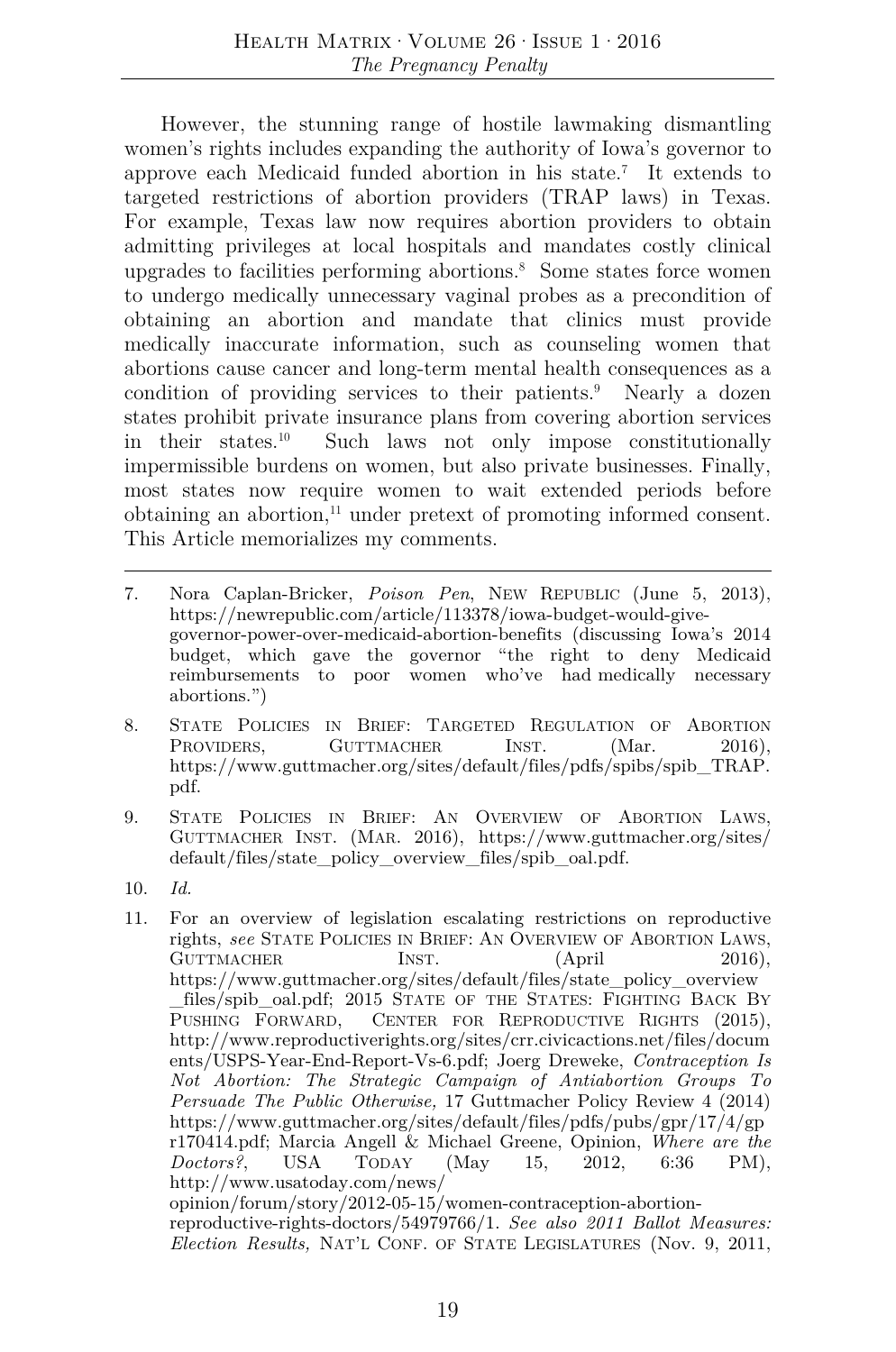The legislative process now serves as a powerful tool to dismantle women's healthcare rights, while elevating the legal stature of embryos and fetuses. Referenda and petitions to redefine personhood in Colorado, Georgia, Montana, Kansas, Alabama, Virginia, Ohio, and Florida further highlight the concerns of this Article. What accounts for these trends and political hostility toward women's reproductive health access, autonomy, and equality in the U.S.? Legislators justify encroachments on women's reproductive liberty, claiming that their lawmaking protects women's health and promotes safety. They falsely maintain that TRAP and fetal protection laws actually safeguard women's health. For example, legislators argue that mandated wait periods *advance* women's informed consent by providing them more information and time to evaluate their constitutional choices. TRAP law advocates promote similar claims; they contend that these laws fit within permissive constitutional limits and do not violate the *undue burden* framework established by the U.S. Supreme Court in *Planned Parenthood v. Casey,*<sup>12</sup> which permits states to regulate abortion so long as the legislation does not unduly burden the interests of pregnant women.

Despite claims that the spate of legislative rulemaking targeting women's reproductive health serves to protect the interests of girls and women; in reality those rationales directly conflict with empirical science and medical evidence. That is, the safety claims purported by politicians are specious at best, because legal abortions are dramatically and unequivocally safer than pregnancy and childbirth.<sup>13</sup> Further, no scientific evidence links abortions to cancer or long-term mental illness or incapacity.<sup>14</sup>

Instead, contemporary legislation that impose burdens on pregnant women exposes intolerance on the part of lawmakers and

- 12. Planned Parenthood v. Casey, 505 U.S. 833 (1992).
- 13. Elizabeth G. Raymond & David A. Grimes, *The Comparative Safety of Legal Induced Abortion and Childbirth in the United States,* 119 OBSTETRICS & GYNECOLOGY 215, 217 (2012).
- 14. *See, e.g., Reproductive History and Breast Cancer Risk,* NAT'L CANCER INST., http://www.cancer.gov/about-cancer/causes-prevention/risk/ hormones/reproductive-history-fact-sheet#q4; Susan A. Cohen, *Still True: Abortion Does Not Increase Women's Risk of Mental Health Problems*, 16 GUTTMACHER POL'Y REV. 13 (2013).

<sup>7:45</sup> AM), http://www.ncsl.org/legislatures-elections/elections/ballotmeasure-election-results.aspx;*Voters in the GA GOP Primary Will Vote on Personhood,* CHRISTIAN NEWSWIRE (May 21, 2012), http://www.christiannewswire.com/news/7053319758.html; *Personhood Initiative Pursued in Montana*, MS. MAGAZINE (June 7, 2012), http://www.msmagazine.com/news/uswirestory.asp?id=13698; Julie Rovner, *Abortion Foes Push to Redefine Personhood*, NPR (June 1, 2011), http://www.npr.org/2011/06/01/136850622/abortion-foes-pushto-redefine-personhood.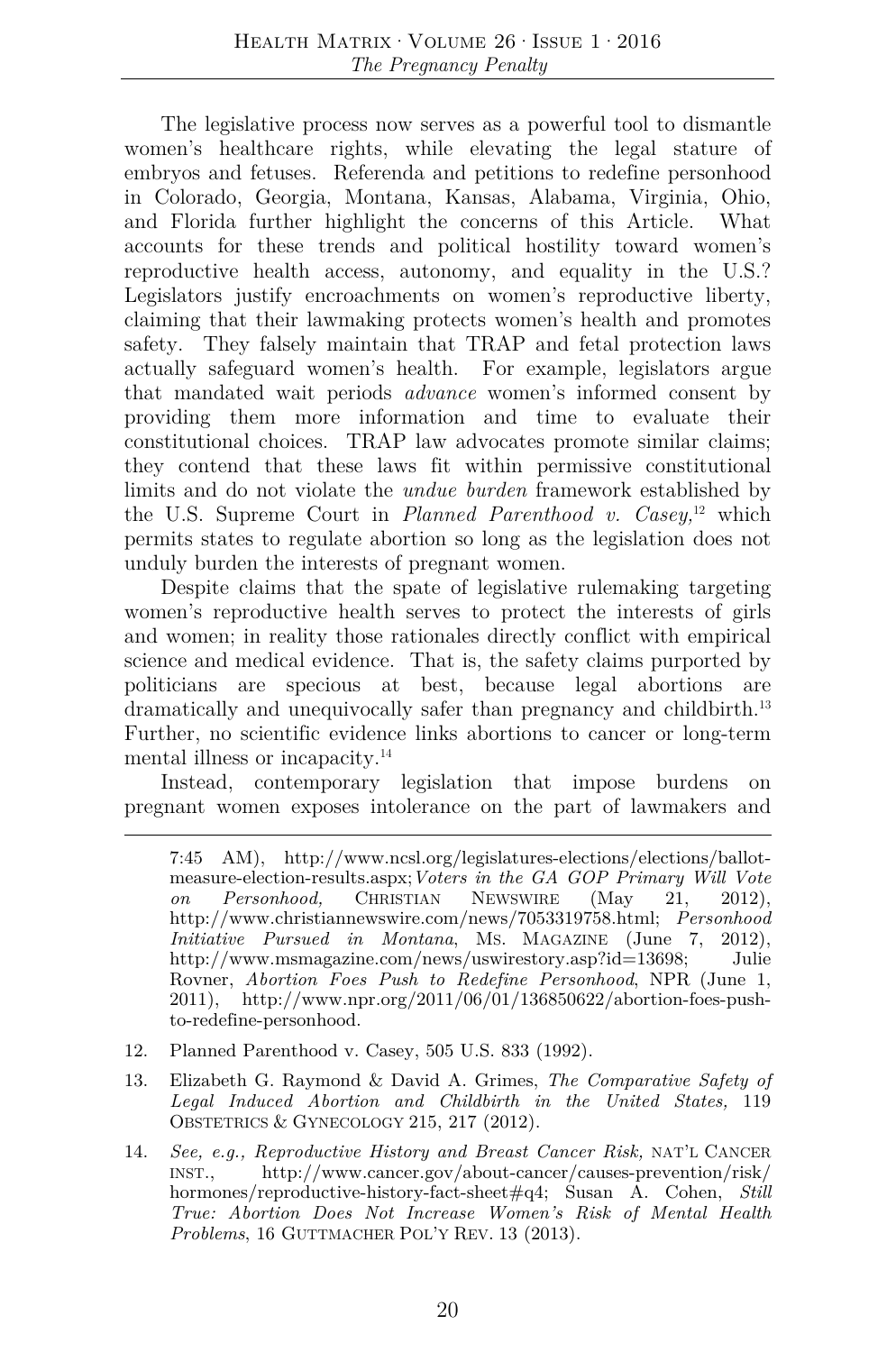contempt for women's discernment, health, and legal rights.<sup>15</sup> For example, women are far more likely to die by carrying a pregnancy to term than obtaining a legal abortion. In fact, women are fourteen times more likely to die during pregnancy than by receiving a legal abortion<sup>16</sup>

The death rate for an abortion is less than 1 per  $100,000$ ,  $17$ compared to 1 in 57,000 for outpatient plastic surgery.<sup>18</sup> According to World Health Organization data, a legal abortion is as safe as a penicillin shot.19 In other words, protectionist rulemaking under the guise of bettering women's health by prolonging their pregnancies and delaying their ability to terminate a pregnancy actually increases medical risks and health harms, including potential death. Given this medical evidence, the attacks on reproductive health show a profound disregard for women's lives as seen across the U.S.

This Article proceeds in three parts. Part II examines this new wave of reproductive policing. It explains that for all the first wave feminist scholarly approaches to concerns about women's lives, the intersections of sex, regulation, and criminalization were virtually ignored. Part III analyzes the thrust of recent statutory provisions targeting pregnant women. It argues that criminal regulation of pregnancy relies on faulty stereotypes and suspect moral norms that serve as proxies for fear and discrimination. Part IV connects the new reproductive policing to the nativism that inspired and cemented U.S. eugenic policies. Part V concludes.

- 16. Raymond & Grimes, *supra* note 13.
- 17. Suzanne Zane et al., *Abortion-Related Mortality in the United States: 1998-2010*, 126 OBSTETRICS & GYNECOLOGY 258 (2015).
- 18. *Guide to Safe Plastic Surgery: Patient Safety,* AM. SOC'Y OF PLASTIC SURGEONS, http://www.plasticsurgery.org/patient-safety/patient-andconsumer-information/patient-safety.html?sub=Accredited+facilities.
- 19. WHO, CLINICAL PRACTICE HANDBOOK FOR SAFE ABORTION 14 (2008).

<sup>15.</sup> *See* Tracy Weitz and Katrina Kimport, *The Discursive Production of Abortion Stigma In The Texas Ultrasound Viewing Law,* 30 BERKELEY J. GENDER L. & JUST. 6 (2015); Lynn Paltrow and Jeanne Flavin, *The Policy and Politics of Reproductive Health: Arrests of and Forced Interventions on Pregnant Women in the United States, 1973-2005: Implications for Women's Legal Status and Public Health,* 38 J. HEALTH POLITICS, POLICY & LAW 299 (2013). *See also*, Dorothy E. Roberts, *Racism and Patriarchy In The Meaning of Motherhood,*1 J. GENDER & LAW 1 (1993).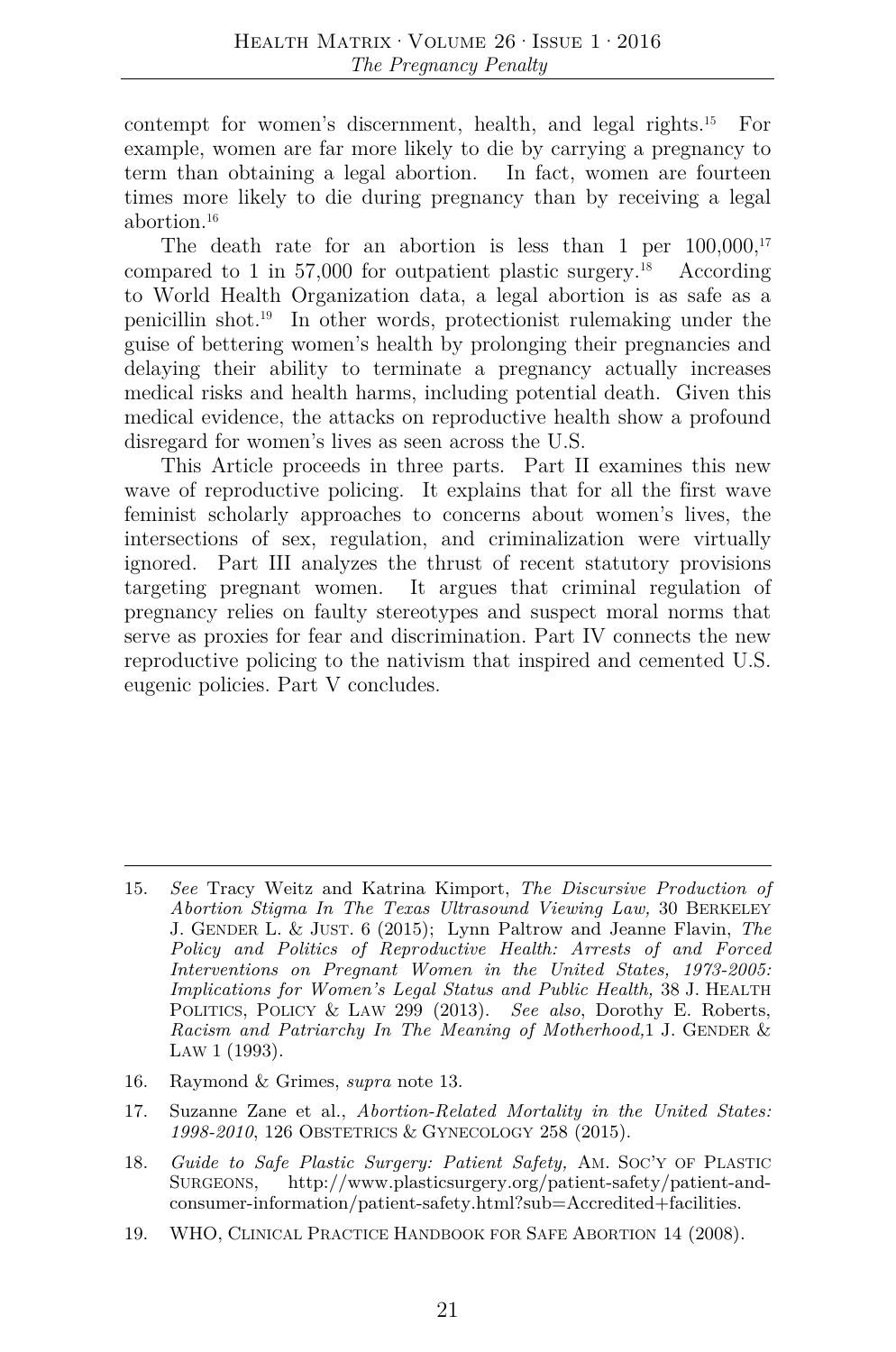#### II. THE NEW WAVE OF REPRODUCTIVE POLICING

For all the first wave feminist legal theory attention to constitutional doctrine and legal theory related to pornography,  $20$ work, <sup>21</sup> capacity, <sup>22</sup> assisted reproduction, <sup>23</sup> literature, <sup>24</sup> domestic labor, $25$  and marriage, $26$  much less scholarship explored the early

- 20. *Compare* ANDREA DWORKIN, PORNOGRAPHY: MEN POSSESSING WOMEN (1980) (discussing the damaging effects of pornography on women and society), *and* Catharine A. MacKinnon, *Pornography, Civil Rights, and Speech*, 20 HARV. C.R.-C.L. L. REV. 1, 1 (1985) (defining "pornography as a civil rights violation"), *with* ALAN SOBLE, PORNOGRAPHY, SEX, AND FEMINISM (2002) (defending pornography, suggesting that MacKinnon's and Dworkin's views as paternalistic and flawed), *and* Steven G. Gey, *The Apologetics of Suppression: The Regulation of Pornography as Act and Idea*, 86 MICH. L. REV. 1564, 1566 (1988) ("[T]he anti-porn forces have fundamentally misconstrued the nature of pornography, and ... only by accepting their cropped view of communication and ideas can their repressive goals be justified.").
- 21. For various examples of arguments for equal pay and gender equality, *see* Vicki Schultz & Allison Hoffman, *The Need for a Reduced Workweek in the United States*, *in* PRECARIOUS WORK, WOMEN AND THE NEW ECONOMY: THE CHALLENGE TO LEGAL NORMS 131, 132-33 (Judy Fudge & Rosemary Owens eds., 2006); Vicky Lovell, *Evaluating Policy Solutions to Sex-Based Pay Discrimination: Women Workers, Lawmakers, and Cultural Change*, 9 U. MO. L.J. RELIGON, GENDER, & CLASS 45 (2009).
- 22. *See* MARTHA NUSSBAUM, WOMEN AND HUMAN DEVELOPMENT: THE CAPABILITIES APPROACH 4 (2000); Amrita Basu, *Who Secures Women's Capabilities in Martha Nussbaum's Quest for Social Justice?*, 19 COLUM. J. GENDER & L. 201 (2010); Martha Nussbaum, *Women and Equality: The Capabilities Approach*, 138 INT'L LAB. REV. 227, 230 (1999); Saskia Sassen, *Strategic Gendering as Capability: One Lens into the Complexity of Powerlessness*, 19 COLUM. J. GENDER & L. 179 (2010).
- 23. *See* June Carbone & Naomi Cahn, *Embryo Fundamentalism*, 18 WM. & MARY BILL RTS. J. 19 (2010); Judith Daar, *Accessing Reproductive Technologies: Invisible Barriers, Indelible Harms*, 23 BERKELEY J. GENDER L. & JUST. 18, 21 (2008); Kimberly M. Mutcherson, *Making Mommies: Law, Pre-Implantation Genetic Diagnosis, and the Complications of Pre-Motherhood*, 18 COLUM. J. GENDER & L. 313, 315 (2008).
- 24. *See* Anita L. Allen, *The Jurisprudence of Jane Eyre*, 15 HARV. WOMEN'S L.J. 173 (1992); Linda R. Hirshman, *Sex, Money, and Classical Philosophy: A Comment on Anita Allen's "The Jurisprudence of Jane Eyre,"* 15 HARV. WOMEN'S L.J. 239 (1992); Margaret Valentine Turano, *Jane Austen, Charlotte Bronte, and the Marital Property Law*, 21 HARV. WOMEN'S L.J. 179 (1998).
- 25. *See* Deborah L. Rhode, *Balanced Lives*, 102 COLUM. L. REV. 835, 842 (2002); Vicki Szhultz, *Life's Wor*k, 100 COLUM. L. REV. 1881, 1883, 1900  $(2000).$
- 26. *See* Perry Dane, *A Holy Secular Institution*, 58 EMORY L.J. 1123 (2009); Maxine Eichner, *Marriage and the Elephant: The Liberal Democratic*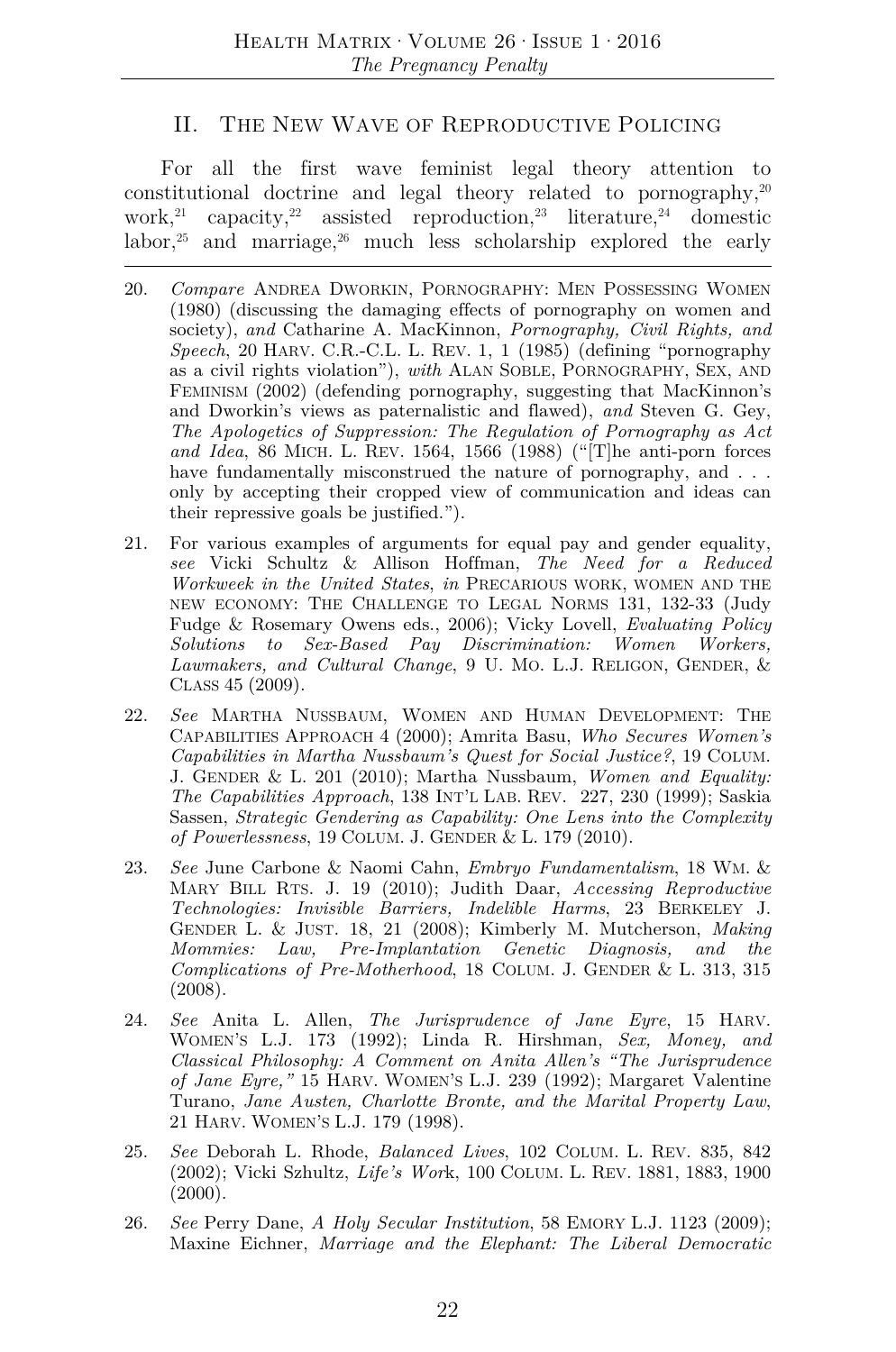emergence of this new wave of hostility toward women's reproductive rights. The exceptions included the profound and landmark work of Professor Dorothy Roberts and the activist leadership of Byllye Avery, Loretta Ross, and Lynn Paltrow.

However, the opportunity and urgency exists to connect this modern maternal policing (fetal protection laws) to the old reproductive policing (eugenics), now revisited by legislatures in Georgia,<sup>27</sup> California,<sup>28</sup> and North Carolina<sup>29</sup> in their attempts to account for thousands of forced-sterilizations carried out in their states in the name of promoting racial purity and intellectual "fitness." Feminist jurisprudence urgently needs a robust narrative account that bridges the gap between sex, race, and status to illustrate a more dynamic and accurate story of fetal protection law implementation and state violence against pregnant women. Indeed, states increasingly rely on non-legal actors, particularly nurses and doctors, to implement fetal protection laws, which leads to judgment calls that color who becomes the subject of maternal policing and who is exempted. A random but telling sampling of recent cases illustrates this latter point.

In Alabama, a local district attorney petitioned to terminate an incarcerated woman's parental rights. In that case, Jane Doe wanted an abortion. By terminating her parental rights, prosecutors explained that "[she] would not have standing to obtain the abortion."30 One reporter commented, "Alabama has brought efforts to restrict abortion to a whole new level."31 Indeed, the state appointed a lawyer for Doe's fetus. However, Alabama is one among a

*State's Regulation of Intimate Relationships Between Adults*, 30 HARV. J. L. & GENDER 25, 33 (2007); Mark Strasser, *The Future of Marriage*, 21 J. AM. ACAD. MATRIM. L. 87 (2008).

- 27. *See* Bo Emerson*, Compensation for State-Enforced Sterilization: Money Won't Be Enough*, ATLANTA J. CONST. (Jan. 23, 2012, 5:34 AM), http://www.ajc.com/news/news/state-regional-govtpolitics/compensation-for-state-enforced-sterilization-mone/nQQb6/.
- 28. *See* Elizabeth Cohen & John Bonifeld, *California's Dark Legacy of Forced Sterilizations*, CNN (Mar. 15, 2012, 1:38 PM), http://www.cnn.com/ 2012/03/15/health/california-forced-sterilizations/index.html.
- 29. *See* Kim Severson, *Thousands Sterilized, a State Weighs Restitution*, N.Y. TIMES (Dec. 19, 2011), http://www.nytimes.com/2011/12/10/us/redress-weighed-for-forcedsterilizations-in-north-carolina.html?pagewanted=all&\_r=0.
- 30. Jessica Valenti, *The Latest Anti-Choice Move: Try To Take Custody of a Woman's Fetus*, THE GUARDIAN (July 31, 2015), http://www.theguardian.com/commentisfree/2015/jul/31/the-latestanti-abortion-move-alabama-custody-fetus.
- 31. *Id.*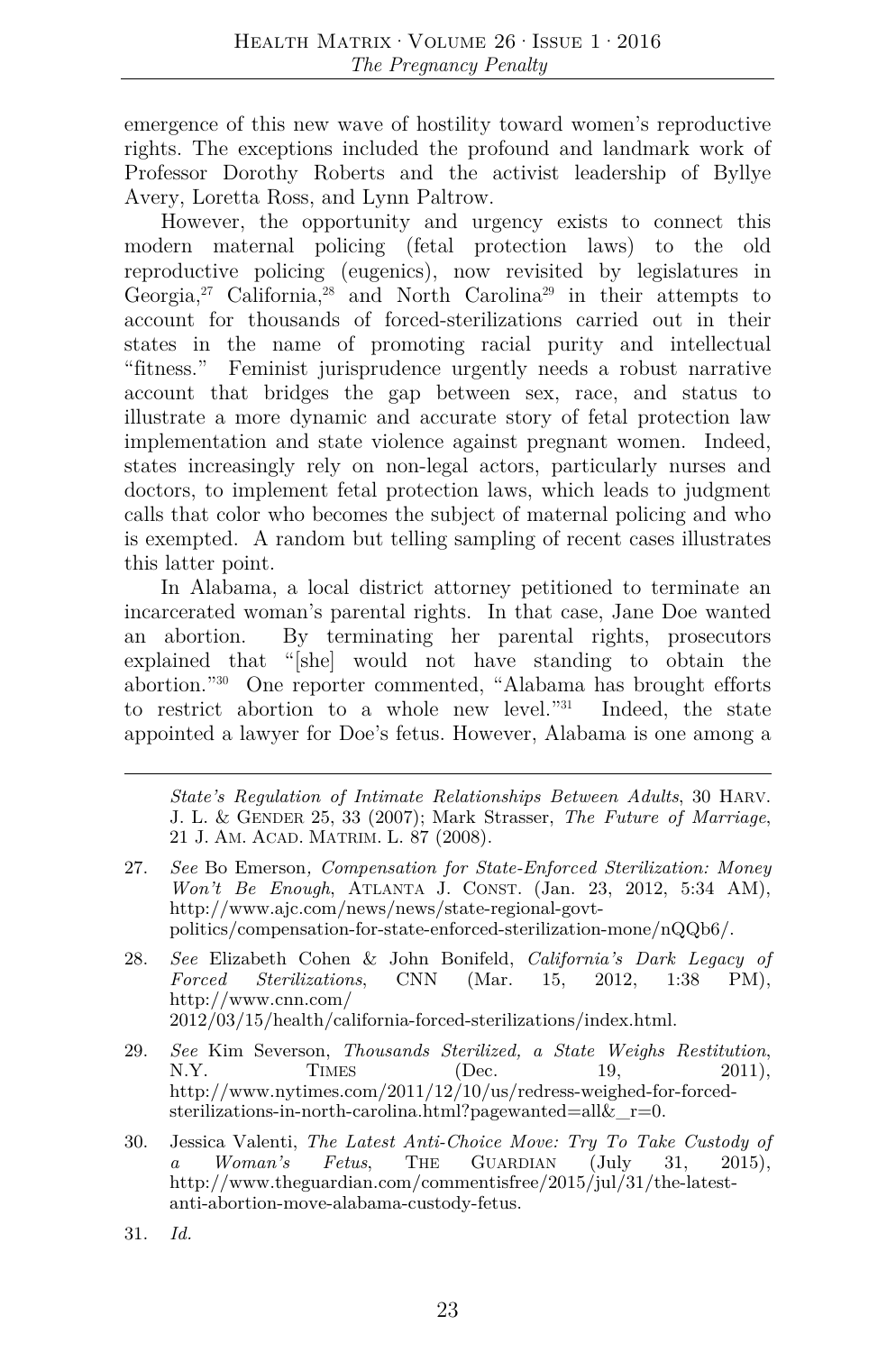number of states aggressively infringing on established reproductive rights. In some of these cases, states appoint attorneys for fetuses, but not the pregnant women.

In 2015, Purvi Patel was arrested and charged in the murder of her dead fetus.<sup>32</sup> In that case, Patel sought emergency medical help while still bleeding. She told doctors she had miscarried and placed the fetal remains in the refuse bin. Prosecutors argued that the death of the fetus was not a miscarriage, but rather both neglect and intentional feticide. They claimed she had researched abortion methods, including seeking out prescription medications to terminate her pregnancy. Despite the fact that the state's toxicologist could not find any evidence that Ms. Patel used abortifacients and evidence that the fetus would not have survived, prosecutors refused to yield.

On March 30, 2015, Patel received a 30-year prison term after conviction on both charges. A judge later reduced the sentence to 20 years.33 Sadly, Patel's case is not alone. Pregnant women are threatened with civil confinement based on "neglect of fetuses," and even child abuse of their fetuses.

Similarly, in January 2013, Maria Guerra became another victim of pregnancy profiling.34 In that case, Memphis police officers arrested Ms. Guerra, a four-month pregnant woman for *child endangerment* and "driving under the influence" (DUI), both very serious charges and allegations.<sup>35</sup> However, Ms. Guerra was not legally intoxicated, because she did not meet the Tennessee legal standard for intoxication, which is applied to all other Tennessee drivers.<sup>36</sup> Indeed, she tested at about half the legal limit established for intoxication in that state.37 Neither was Ms. Guerra driving with a child in her car. Other than herself, the car was empty.

What prompted Guerra's arrest? Police alleged that because she was four months pregnant, her fetus qualified as a legal person, and therefore a victim of her driving. Ironically, Ms. Guerra had not been in an accident, nor was she or her fetus harmed. These types of

- 34. Kontji Anthony, *Police: Woman Earns DUI for Endangering Fetus*, WMCTV (Jan. 7, 2013, 8:07 PM), http://www.wmctv.com/story/ 20525700/police-pregnant-woman-earns-dui-for-endangering-fetus.
- 35. *Id.*
- 36. *Id.*
- 37. *Id.*

<sup>32.</sup> Emily Bazelon, *Purvi Patel Could Be Just the Beginning*, N.Y. TIMES MAG. (April 1, 2015), http://www.nytimes.com/2015/04/01/magazine/ purvi-patel-could-be-just-the-beginning.html.

<sup>33.</sup> Jennifer Chowdhury, *Indiana Sentences Purvi Patel to 20 Years for Feticide*, NBC NEWS (Mar. 31, 2015), http://www.nbcnews.com/news/ asian-america/indiana-has-now-charged-two-asian-american-womenfeticide-n332761.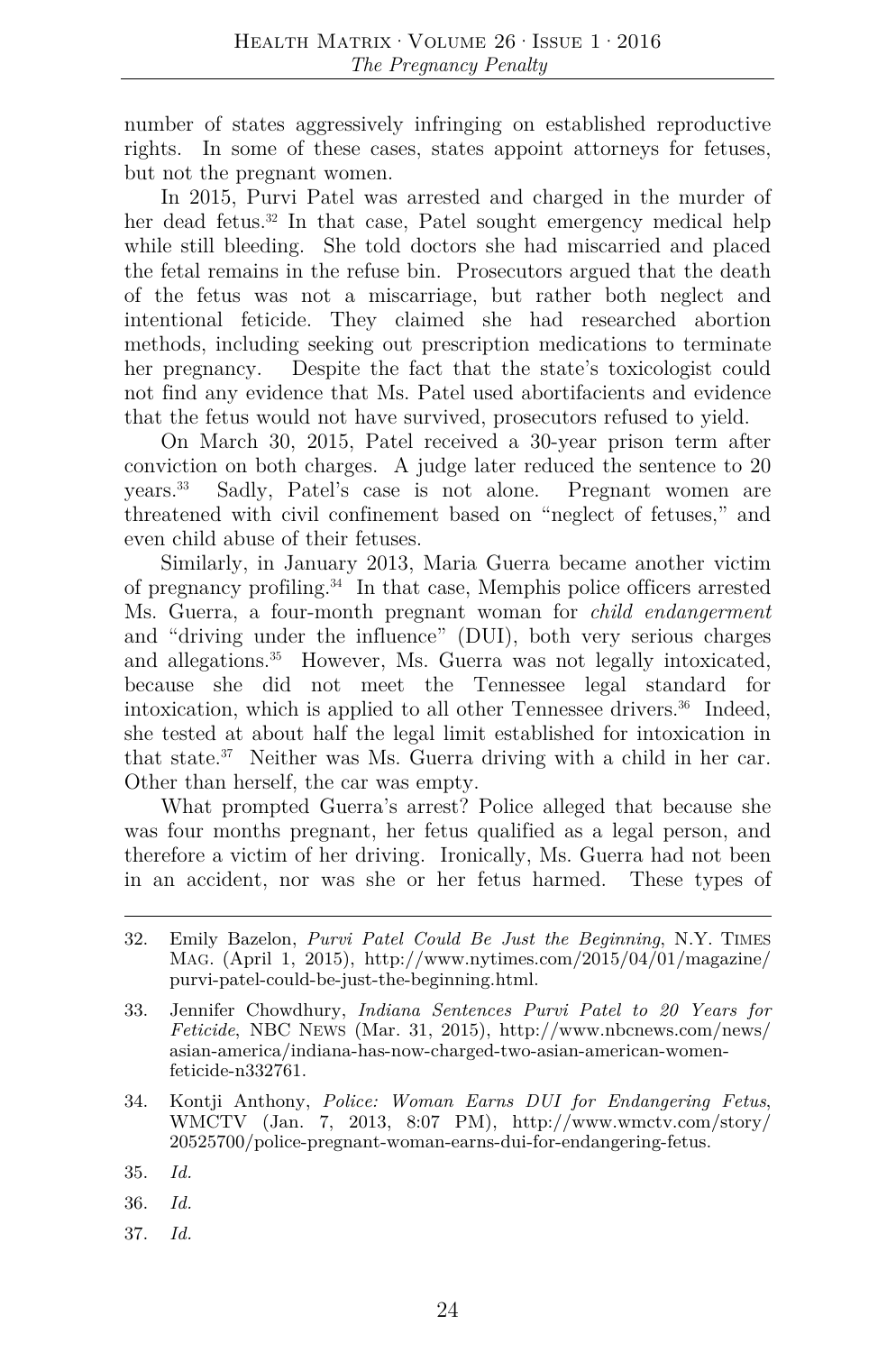arrests go unnoticed within the broader frame of feminist jurisprudence and women's advocacy organizations.<sup>38</sup> However, they matter to the broader discourse about women's equality, which must take these types of cases into account, in particular because these cases often involve more than sex, but also race and class. Was Ms. Guerra the victim of racial profiling—stopped precisely because of her status as a Latina—much in the terrifying way that Sandra Bland was profiled and arrested under the pretext of failing to signal a lane change? In reality, such police stops are driven by darker, more harassing motivations.

Whatever the case, such legal interventions and prosecutions raise the question whether a different constitutional standard applies to women or pregnant women. And if so, can a different constitutional standard be justified? Selective prosecutions buttressed by capricious law enforcement ultimately hold pregnant women to a different legal standard than non-gestating women and men. It places any woman of reproductive age at risk of state harassment and violence if she becomes pregnant. If this observation is correct, the urgent need for legal scholars and human rights organizations to address the *pregnancy penalty*<sup>39</sup> cannot be overstated.

<sup>38.</sup> More astonishing cases have involved denying a cancer patient lifesaving chemotherapy treatments because she was pregnant or forcibly incarcerating women for bed rest. *See, e.g.,* Jodi Jacobson, *Pregnant Nicaraguan Woman Denied Treatment for Metastatic Cancer,* RH REALITY CHECK (Feb. 20, 2010, 9:20 AM), http://rhrealitycheck.org/ article/2010/02/20/pregnant-nicaraguan-woman-denied-treatmentmetastatic-cancer/; People v. Stewart, No. M508197, Reporter's Transcript, at 4 (Cal. Mun. Ct. San Diego Cty. Feb. 26, 1987) (pregnant woman charged under a criminal child support statute for failing to follow doctor's advice to get bed rest, to abstain from sexual intercourse, and to seek prompt medical attention when she experienced bleeding).

<sup>39.</sup> Professor Song Richardson originally coined the term, "pregnancy penalty" to describe the ways in which pregnancy now encounters a new set of legal burdens for women. For work that explores the penalties associated with pregnancy, *see* Michele Goodwin, *Fetal Protection Laws: Moral Panic and the New Constitutional Battlefront,* 102 CAL. L. REV. 781, 786 (2014)(arguing that "legislative fetal protection efforts are on the rise, driving the creation, enactment, and enforcement of statutes authorizing criminal intervention in women's pregnancies" and noting that "these statutes dramatically exceed prior limits, extending beyond penalizing poor African American pregnant women."); Lynn M. Paltrow & Jeanne Flavin, *Arrests of and Forced Interventions on Pregnant Women in the United States, 1973–2005: Implications for Women's Legal Status and Public Health*, 38 J. HEALTH POL. POL'Y & L. 299, 300 (2013)(highlighting over 400 instances in which pregnant women have been detained, arrested, and jailed); Michele Goodwin, *Prosecuting the Womb*, 76 GEO. WASH. L. REV. 1657, 1680–82 (2008) (analyzing the rise in criminal punishment of pregnant women of color); April L. Cherry, *The Detention, Confinement, and Incarceration of Pregnant Women for*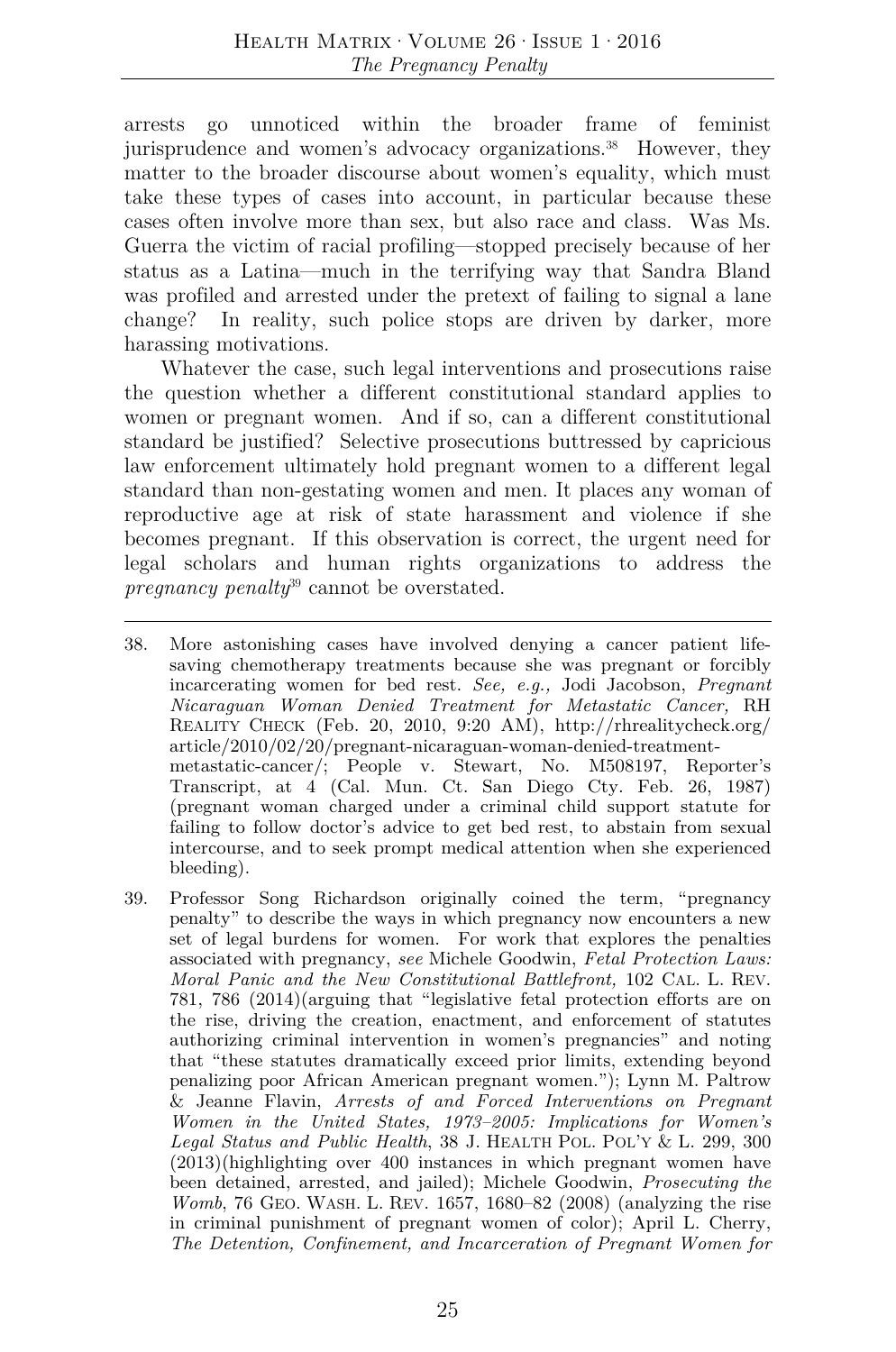In Florida, Jennifer Goodall of Coral Gables encountered threats by her medical providers' business office when she resisted receiving a cesarean section.40 In a letter from the head of finance for Bayfront Health Port Charlotte, executives warned Ms. Goodall that the providers would report her to the Department of Children and Family Services for seeking to have a vaginal delivery and threatened to perform the cesarean section "with or without [her] consent."41 Bureaucratizing pregnancy for the benefit of finance offices exposes another level of penalty for pregnancies. Moreover, it also shows disdain for women's autonomy and health.

That criminal sanction serves as an obvious and permissible tool—for even tedious pencil-pushing bureaucrats—to wield against pregnant women should cause alarm. Economic efficiency protocols that rely on infringing women's health and liberty are irresponsible at best and in the extreme can be deadly. Nevertheless, threats to file abuse charges and engage law enforcement against pregnant women in the U.S. who refuse cesarean-sections have escalated, despite rigorous data that exposes the risks of such procedures.<sup>42</sup> However, these threats carry real meaning for women who fear arrest, detention, and the financial costs associated with hiring lawyers. Sadly, too many women must defend the right to give birth without the cleaving of their wombs.

On the other hand, some women must fight to avoid civil confinement, including solitary detention, for the supposed protection of their fetuses. In Wisconsin, the state placed Tamara Loertscher in solitary confinement purportedly for the protection of her fetus (a year after incarcerating Alicia Beltran for more than 70 days for similar reasons). $43$  The state provided Loertscher's fetus legal counsel,

*the Benefit of Fetal Health*, 16 COLUM. J. GENDER & L. 147 (2007); and Dorothy Roberts, *Punishing Drug Addicts Who Have Babies: Women of Color, Equality, and the Right of Privacy*, 104 HARV. L. REV. 1419 (1991).

<sup>40.</sup> Jodi Jacobson, *Florida Hospital Demands Woman Undergo Forced C-Section*, RH REALITY CHECK (July 25, 2014, 5:04 PM), http://rhrealitycheck.org/article/2014/07/25/florida-hospital-demandswoman-undergo-forced-c-section/.

<sup>41.</sup> *Id.* 

<sup>42.</sup> *Id.* 

<sup>43.</sup> Bruce Vielmetti, *Pregnant Woman Challenging Wisconsin Protective Custody Law,* MILWAUKEE J. SENTINEL (Jan 2, 2015), http://www.jsonline.com/news/wisconsin/pregnant-woman-challengingwisconsin-protective-custody-law-b99411705z1-287395241.html. For a discussion on Alicia Beltran's case, see Erik Eckholm, *Case Explores Rights of Fetus Versus Mother*, N.Y. TIMES, Oct. 24, 2013, at A1.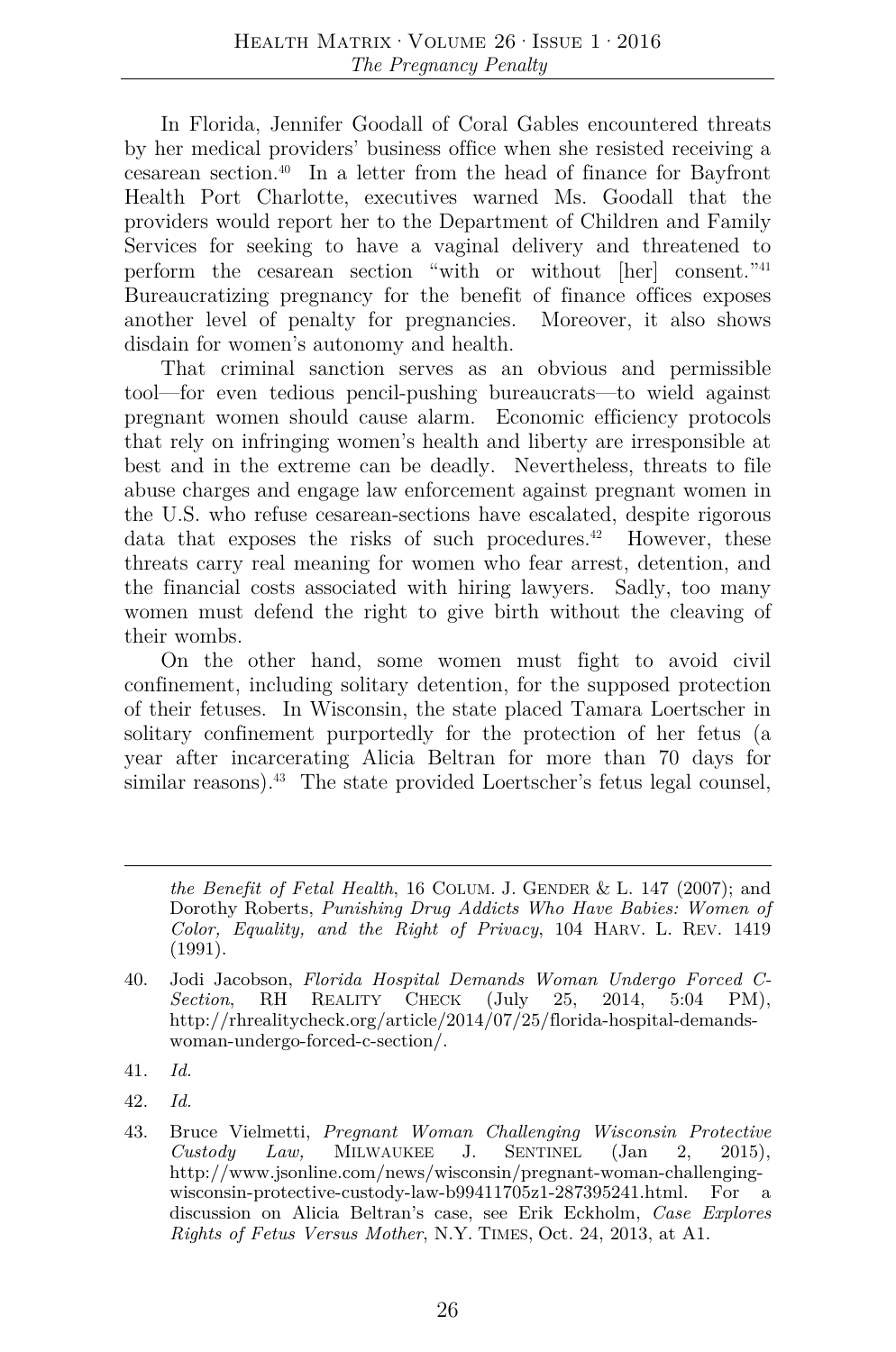while twice denying her similar access.<sup>44</sup> Such state actions not only trample fundamental constitutional rights, they reveal hostility toward and actually undermine fetal health.

For example, Wisconsin authorities denied Loertscher prenatal care while she was in solitary confinement. It is hard to reconcile how placing a pregnant woman in solitary confinement without access to prenatal care actually benefits the gestating fetus. Rather, such state actions cruelly punish women for failure to adhere to random and arbitrary commands and standards such as *don't have miscarriages*  and *avoid any and all potential harms to your pregnancy*. Ultimately, Wisconsin failed to demonstrate any sincere care toward Loertscher's fetus.

These problematic cases account for only a slice of the ways in which the states either police women's reproductive rights or permit private actors to do so, by allowing pharmacists to refuse to dispense  $\text{contraceptives}^{45}$  or doctors to deny gay couples reproductive technology services.46 Modern fetal protection efforts introduce new standards that affect not only the interpretations of the legal status of fetuses for purposes of child protection, but also for criminal prosecution.47

In recent years, legislatures increasingly employ language that assigns "legal rights to fetuses 'at any gestational age.'"48 Yet, without training in constitutional law, medical personnel may not understand competing legal interests or the primacy of pregnant women's rights to privacy and bodily integrity. Consider Arizona's feticide law, where "the 'unborn child in the womb at any stage of its

- 44. Victoria Law, *Your Pregnancy may Subject you to Even More Law Enforcement Violence*, TRUTHOUT (Apr. 23, 2015), http://www.truthout.org/news/item/30363-your-pregnancy-may-subject-you-to-evenmore-law-enforcement-violence.
- 45. GUTTMACHER INST., STATE POLICIES IN BRIEF: REFUSING TO PROVIDE HEALTH SERVICES (2015), http://www.guttmacher.org/statecenter/ spibs/spib\_RPHS.pdf.
- 46. *See, e.g.*, Susan B. Apel, *Access Denied: Assisted Reproductive Technology Services and the Resurrection of Hill-Burton*, 35 WM. MITCHELL L. REV. 411, 413-14 (2009).
- 47. Under fetal protection laws, if interpreted broadly, "a woman could be subject to criminal penalties for failure to provide adequate water, nourishment, or a healthy environment to a developing fetus or for attempting to save her life at a risk to the fetus." Michele Goodwin, *Prosecuting The Womb*, GEO. WASH. L. REV. 1657, 1684 (2008).
- 48. Christine Vestal & Elizabeth Wilkerson, *States Expand Fetal Homicide Laws*, **STATELINE**, **Aug.** 22, 2006, http://www.alternet.org/story/40676/states\_expand\_fetal\_homicide\_l\_ aws.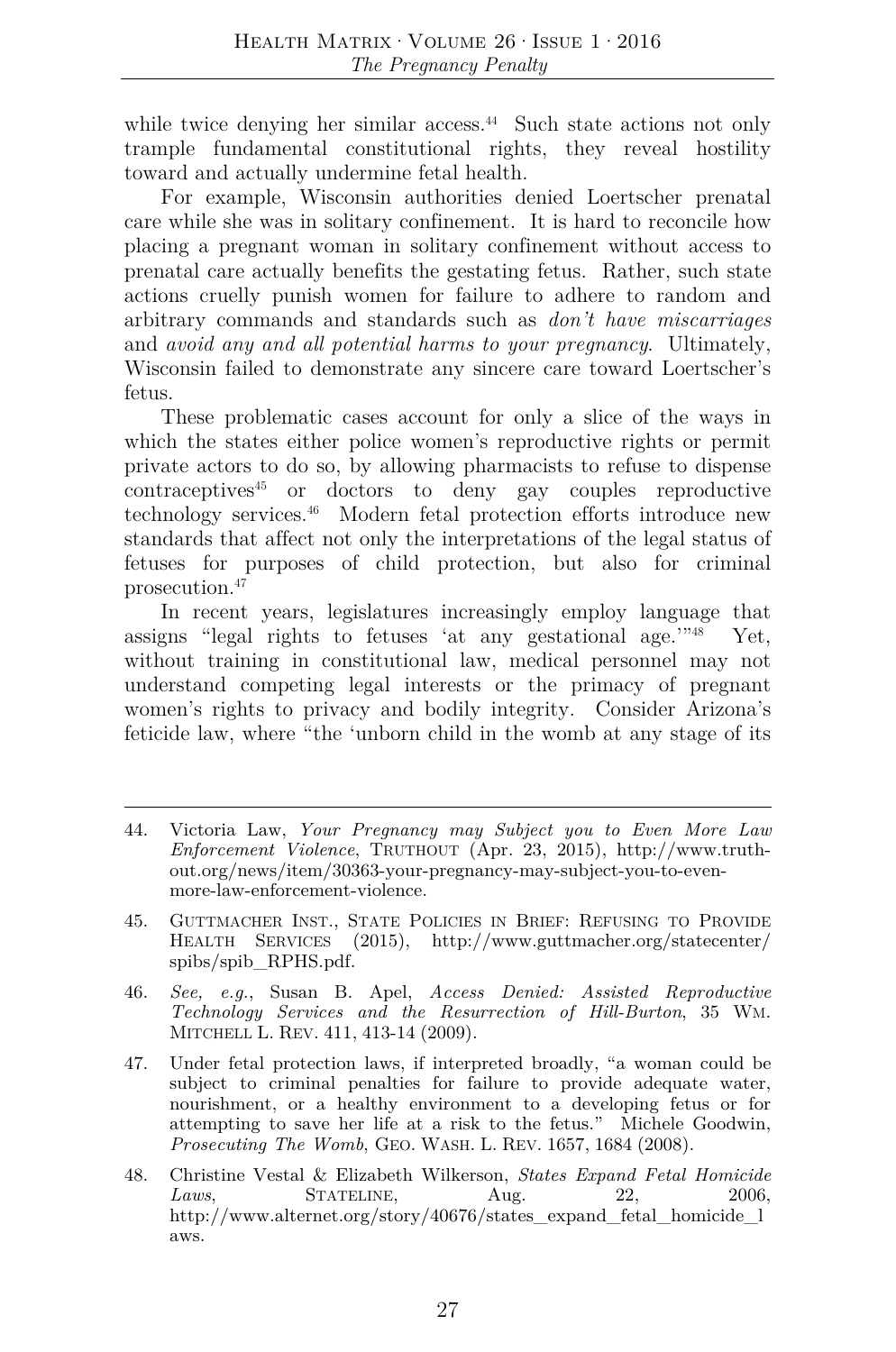development' is fully covered by the state's murder and manslaughter statutes."<sup>49</sup>

For example, in Arizona, "a victim who is 'an unborn child shall be treated like a minor who is under twelve years of age."50 Virtually any action committed by a woman during pregnancy that results in a miscarriage or still birth could, under this statute, be actionable. At the least, it exposes women to the threat of prosecution. Consider the untenable standard to which Arizona (intentionally or not) now subjects pregnant women, particularly as miscarriages and stillbirths occur for many different reasons from environmental factors to stress. In other words, if broadly applied, pregnant women could potentially be prosecuted for refusing bed rest, ignoring doctor's orders to stop work, and opting out of cesarean surgeries.<sup>51</sup>

That states incur a duty to protect the health and safety of its citizens, including the unborn, provides a weak and unsatisfying defense of these laws.52 Equally uninspiring are the moral justifications on which these prosecutions rest, because those arguments are selectively deployed.53 As a normative matter, fetal protection laws

- 49. ARIZ. REV. STAT. § 13-1104 (2009), as described in NAT'L RIGHT TO LIFE COMM., STATE HOMICIDE LAWS THAT RECOGNIZE UNBORN VICTIMS (May 24, 2013), http://www.nrlc.org/archive/Unborn\_Victims/ Statehomicidelaws092302.html.
- 50. ARIZ. REV. STAT. § 13-705(N), as described in NAT'L RIGHT TO LIFE COMM., *supra* note 49.
- 51. *See, e.g.,* Richard L. Berkowitz, *Should Refusal to Undergo a Cesarean Delivery Be a Criminal Offense?*, 104 OBSTET. GYNECOL. 1220, 1220 (2004).
- 52. Prior scholarship illuminates the selective deployment of *parens patriae* interest in protecting fetuses. Assisted reproduction, an unregulated set of "family creation," tools provides a provocative counterpoint. Despite startling outcomes: 65% of the procedures fail; fetal crowding often results, contributing to low birth weight infants, miscarriages and still births, cerebral palsy, and higher incidences of cognitive delays, hearing impairment and chromosomal abnormalities in infants, legislators turn a blind eye Michele Goodwin, *A View From The Cradle: Tort Law and The Private Regulation of Assisted Reproduction,* 59 EMORY L.J. 1040, 1073 (2010) [hereinafter *View From the Cradle*].
- 53. *See, e.g.*, Connie Cho, *Regulating Assisted Reproductive Technology*, VII YALE MED. & L. (Oct. 20, 2010), http://www.yalemedlaw.com/2010/10/ regulating-assisted-reproductive-technology/ (noting the lack of regulation and that it can "lead to medical irresponsibility, even jeopardizing maternal health). Neither current legislation nor law enforcement reconciles the disparate prosecutorial and legislative interests in "policing" some pregnant women and not others. To date, neither federal nor state laws regulate this often-used, but medically risky form of reproduction. Examination of this important legal contradiction has not been taken up in legal scholarship, nor given consideration in judicial jurisprudence or legislative interpretation. This Article fills that gap.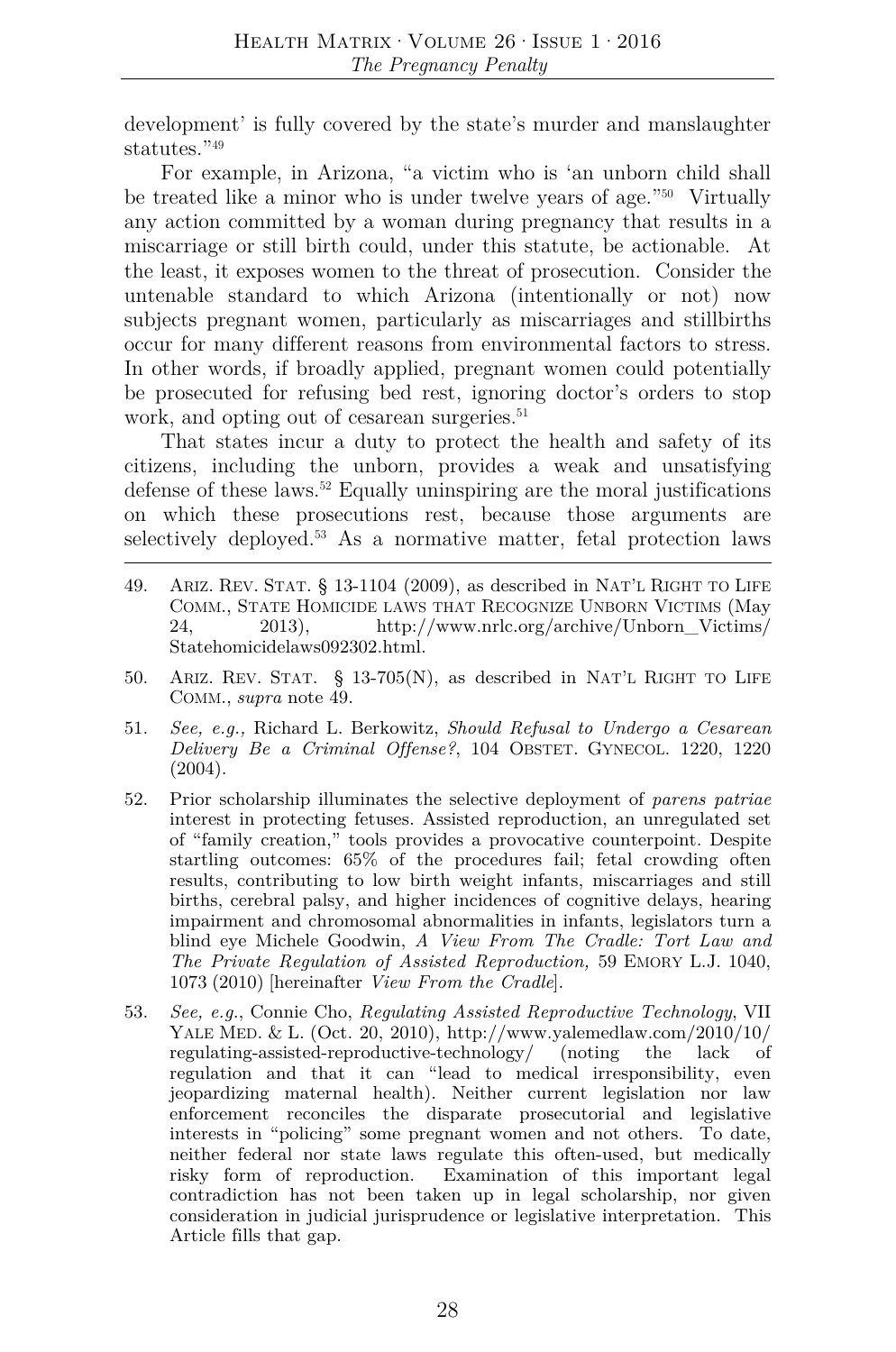promote externalities that we should be concerned about. Not only are the statutory provisions inconsistently and disparately enforced by sex, class, and race, but they significantly factor into problematic externalities: clandestine, nonconsensual drug-screening of infants; coercive police interrogation of pregnant women; and the selective prosecution of pregnant women. Above all, this law and others like it, raise questions about the constitutionality of the tools deployed to enforce the statutes.

### III. Legislating Decency and Morality: Why Fetal PROTECTION LAWS FOCUS ALMOST EXCLUSIVELY ON WOMEN?

Why do recent statutory provisions to protect fetal health focus almost exclusively on criminal punishment of pregnant women? States that criminally pursue pregnant women for drug use during pregnancy rarely target the purveyors—be they pill mill drug providers or street level dealers.54 Instead, the fetal protection movement exemplifies "the manifold ways" that morality influences the rule of law, determining its course, implementation, enforcement, and entrenchment.

In other words, statutory efforts to protect fetal health derive from purported moral commitments and status biases, rather than pure public health concerns. This helps to explain selective enforcement of fetal protection laws: why pregnant women who engage in similar conduct are nonetheless disparately targeted by legislators, law enforcement, and courts. The disparate treatment of poor women who turn to illicit drugs during their pregnancies versus wealthy, educated prescription drug users serves as one key example of this double standard.

That is, wealthier, educated, white pregnant women are viewed through a different lens of decency and morality than their poorer counterparts. Pregnant women prescribed narcotic medications to ease their back pain, migraines, stress, depression, and anxiety are not viewed as indecent, flawed, risky, untrustworthy, irresponsible, or

<sup>54.</sup> *Cf*. Doretta Massardo McGinnis, *Prosecution of Mothers of Drug-Exposed Babies: Constitutional and Criminal Theory*, 139 U. PENN. L. REV. 505, 529 (1990) ("It may be increasingly difficult to maintain respect for a system that prosecutes drug-addicted mothers, arguably the victims of profit-seeking drug dealers, while the dealers are perceived as 'going free.'"). *See also,* Allen A. Mitchell et al., *Medication Use During Pregnancy, with Particular Focus on Prescription Drugs: 1976- 2008*, AM. J. OBSTETRICS GYNECOLOGY (2011)(finding that educated, white women are more likely to be prescribed and take prescription medications during pregnancy generally, and use more prescription medications during pregnancy as they aged, particularly drugs like Demerol, Tylenol with codeine, Xanax, Oxycontin, and Ritalin).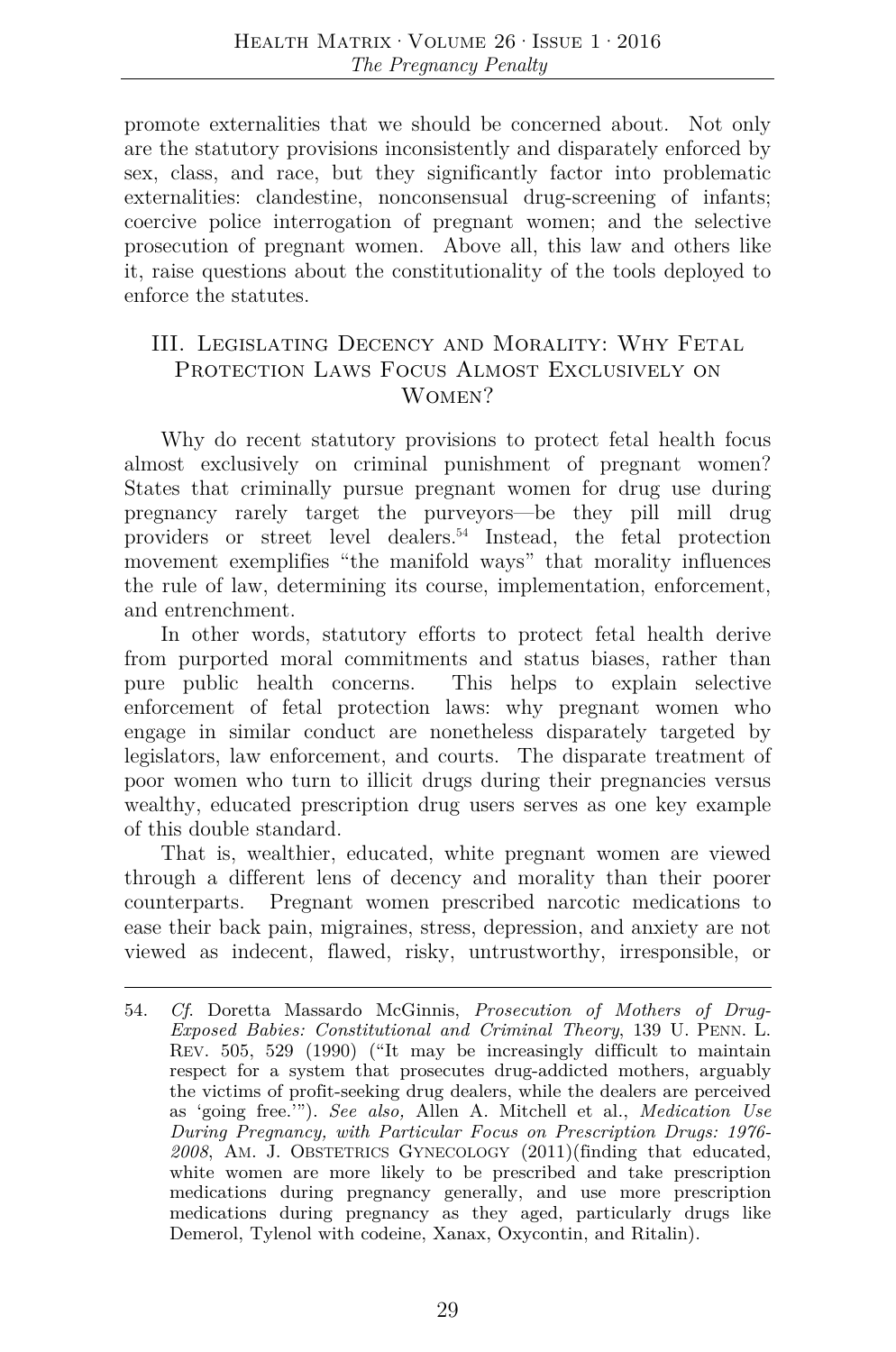criminal when they seek to ease their pain. Using prescribed narcotics during pregnancies is a "morally neutral" or even "morally appropriate" activity to further the health and safety of the pregnancy.

Thus, the criminal regulation of pregnancy relies on faulty moral norms and justifications. Fetal protection laws are not unique in this regard; other examples of moral legislation can be traced over time: criminal prohibitions against interracial marriage, homosexual intimacy, interracial intimacy, alcohol consumption, adultery, pornography, and gambling to name but a few.55 Legislators who propose fetal protection laws frame these efforts as expressing moral value. In the context of protecting future offspring, such arguments can be persuasive and politically powerful. What politician would dare to oppose or argue against legislation cleverly framed as benefiting babies even when the law achieves no such thing?

As the punishment of pregnant women who seek abortions or refuse bed rest and cesarean sections demonstrates, moral value can be selectively deployed, subjective, and coercive. Moralist legislation related to public health and safety further underscores the point. Segregated swimming pools that banned African Americans from swimming with whites were rooted in the moral urgency to protect whites from the supposed harmful water that touched blacks.<sup>56</sup> State prohibitions on oral sex supposedly protected the morality of citizens from the "harmful" private behavior of gays.<sup>57</sup> Segregated water fountains, restricting all "colored" persons from drinking at spigots reserved for whites, ostensibly spared whites from the physical and associational contamination of blacks.<sup>58</sup> Regulations criminalizing

- 56. *See generally* Rachel Martin, *Racial History of American Swimming Pools,* NPR (May 6, 2008), http://www.npr.org/templates/story/ story.php?storyId=90213675.
- 57. *See generally* Richard Weinmeyer, *The Decriminalization of Sodomy in the United States*, 16 AMA J. ETHICS 916 (2014), http://journalofethics.ama-assn.org/2014/11/hlaw1-1411.html.
- 58. *See generally Jim Crow Laws and Racial Segregation*, THE SOCIAL WELFARE HISTORY PROJECT (2011),

<sup>55.</sup> *See generally* Debra Thompson, *Racial Ideas and Gendered Intimacies: The Regulation of Interracial Relationships in North America*, 18 SOC. & LEGAL STUD. 353 (discussing the criminalization of interracial intimacy); Bowers v. Hardwick, 478 U.S. 186, 196 (1986), *overruled by* Lawrence v. Texas, 539 U.S. 558 (2003) (Hardwick held that a sodomy law was valid because laws are often based upon moral judgments that are sufficient to withstand due process analysis); Jeremy Weinstein, *Adultery, Law, and the State: A History*, 38 HASTINGS L.J. 195, 195 (1986); CARMEN M. CUSACK, PORNOGRAPHY AND THE CRIMINAL JUSTICE SYSTEM 1-9 (2015); Roger Dunstan, *History of Gambling in the United States*, *in* GAMBLING IN CALIFORNIA (1997), https://www.library.ca.gov/CRB/97/03/crb97003.html.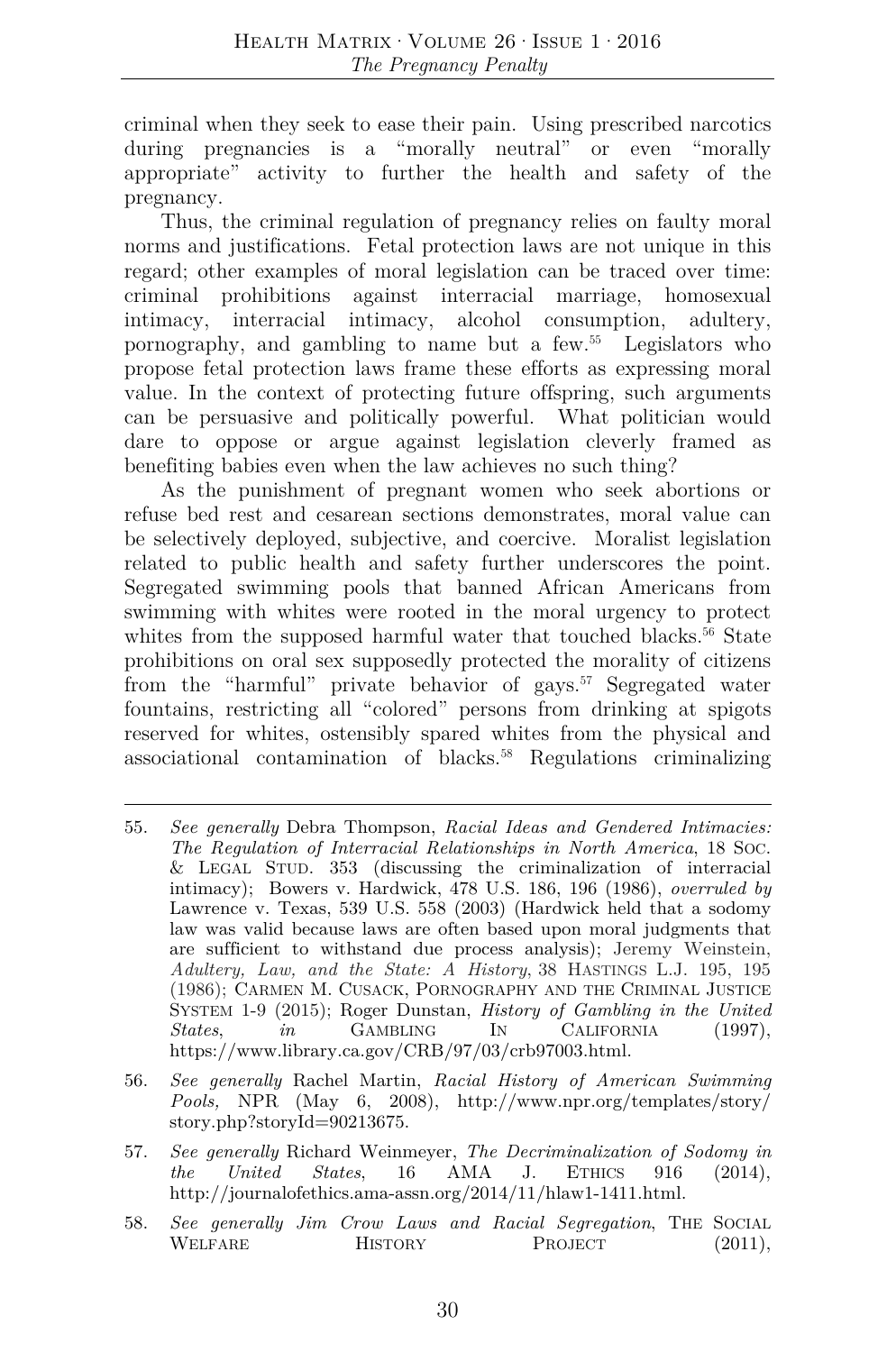spitting on streets, suicide, euthanasia, and physician assisted suicide all root in policing morality.59

In fact, a broad spectrum of accommodation restrictions deploy as public health measures with moral and sometimes religious justifications too. In reality, these laws served as proxies for promoting and preserving Jim Crow norms and traditions just as anti-gay ordinances and legislation served similar purpose just a decade ago and are being revitalized now with a new anti-gay legislative fervor. Fetal protection laws, however, are an alarming, under-explored contemporary example of moral legislation.

Fifty years ago, in his magnum opus, *Law, Liberty, and Morality*<sup>60</sup> H.L.A. Hart critiqued a vast array of decency standards. He pointed out the bias of such laws. As Hart explained, laws that form the basis for criminal punishment frequently rely on problematic motivations and proxies, such as a collective moral ethic or at least are framed as such. Claiming that a law is rooted in morality deflects criticism and critique. In fact, framing law in religious or moral terms serves to silence rather than enhance debate, because opponents must be cautious in articulating alternative theories for the enactment of moralist legislation.

Indeed, moralist claims assume a hierarchical standing in legal debate. That is precisely why Hart believed such justifications for law were dangerous, because moralist laws and those who propose them were assumed to be immune from bias, ignorance, and blindness. $61$ Hart warned that society should be suspicious about the moral cover spread on the bed of indecency standards, because, among other things, majoritarian bias can be corrupt. $62$ 

Historically, proponents of fetal protection laws or maternal regulation63 point to moral justifications of criminal punishment and state encroachments, such as compelled, non-consensual sterilization,

- 60. H.L.A. HART, LAW, LIBERTY, AND MORALITY (1963).
- 61. *See generally id.*
- 62. *Id.*at 70.
- 63. In this Article, "maternity" or "maternal" conduct refers to pregnant women's behaviors or actions. It does not take up the conduct of women who are mothers, though certainly these categories may overlap.

http://www.socialwelfarehistory.com/eras/slavery-civil-rights/jim-crowlaws-andracial-segregation/.

<sup>59.</sup> *See* Washington v. Glucksberg, 521 U.S. 702, at 711-12, 719, 730 (1997) (explaining the history of viewing suicide, euthanasia, and physician assisted suicide as immoral); *See also* Patrick J. O'Connor, *Spitting Positively Forbidden: The Anti-Spitting Campaign, 1896-1910*, SCHOLAR WORKS: UNIVERSITY OF MONTANA (2015), http://scholarworks.umt.edu/ cgi/viewcontent.cgi?article=5498&context=etd (noting that original anti-spitting statutes were justified by claims of health and safety).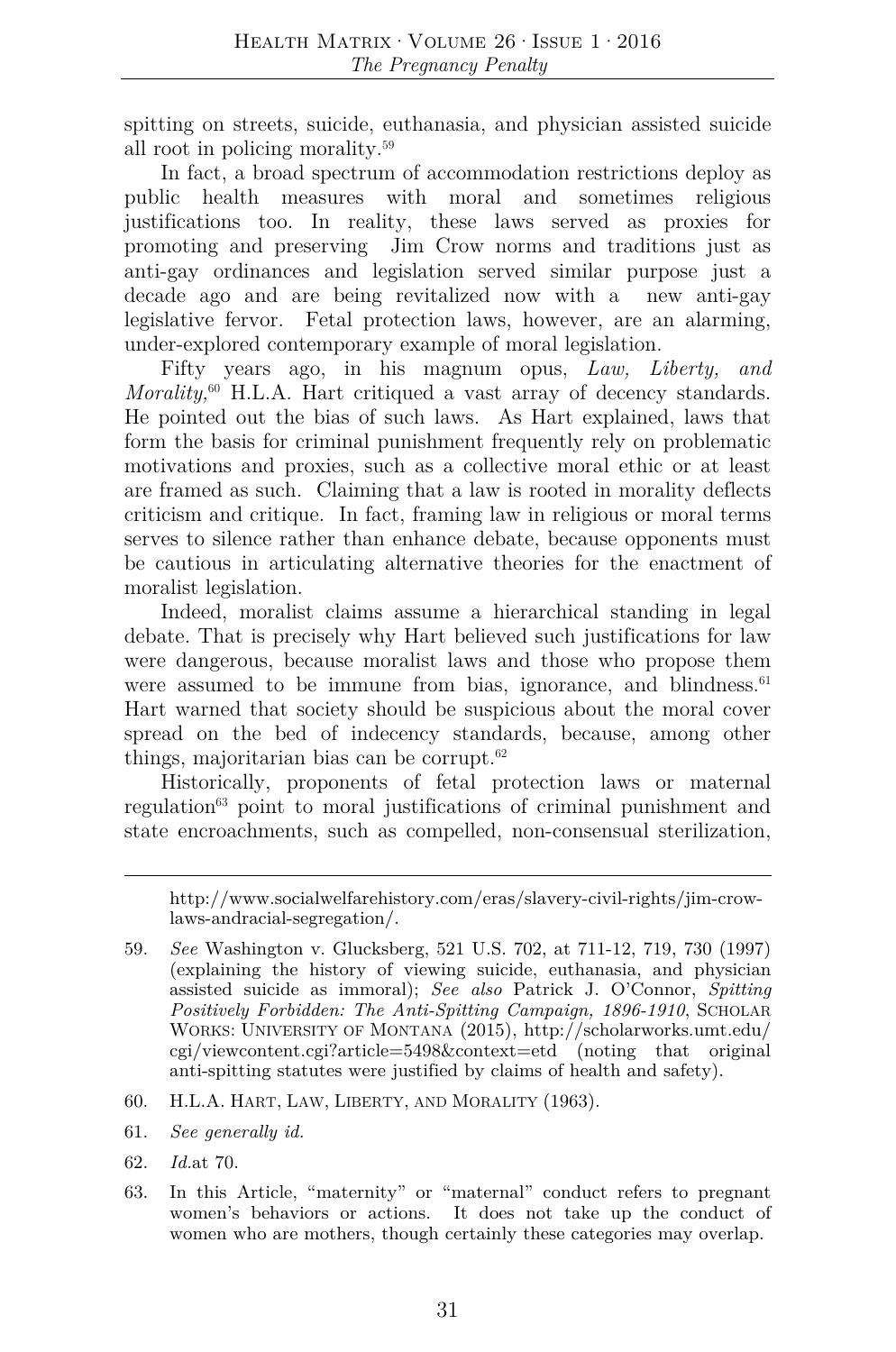and court-sanctioned medical or psychiatric incarceration. Sometimes those concerns were wedded with utilitarian, social welfare interests. For example, Justice Oliver Wendell Holmes famously extolled:

It is better for all the world, if instead of waiting to execute degenerate offspring for crime, or to let them starve for their imbecility, society can prevent those who are manifestly unfit from continuing their kind. The principle that sustains compulsory vaccination is broad enough to cover cutting the Fallopian tubes.<sup>64</sup>

In recent years, legislators and prosecutors deploy similarly potent moral and social welfare arguments, including saving "our babies," to justify criminal prosecution of pregnant women. In Utah, for example, Gov. Gary Herbert recently signed into law the Criminal Homicide and Abortion Revisions  $Act^{65}$  which specifically applies to miscarriages and other fetal harms that result from "knowing acts" committed by women. $66$  A prior version of the bill drafted by state legislator Carl Wimmer authorized life imprisonment for pregnant women who engage in reckless behavior during pregnancy that could result in miscarriage and still<br>birth.<sup>67</sup> Even where such laws do not exist, prosecutors and courts act on moral urgency to override pregnant women's constitutional interests.68

Moral arguments suggest that context does not matter. Moral arguments root in the expression that it is impractical and unfeasible to disentangle actions that harm *only* the pregnant woman. Thus, the line countenanced by Hart and John Stuart Mill, that "the only purpose for which power can rightfully be exercised over any member of a civilized community against [her] will is to prevent harms to others," is situated by fetal protection proponents as consistent with

<sup>64.</sup> Buck v. Bell, 274 U.S. 200, 207 (1927).

<sup>65.</sup> UTAH CODE ANN. § 76-5-201(4) (2010).

<sup>66.</sup> *Id.* S*ee* Rose Aguilar, *Utah Governor Signs Controversial Law Charging Women and Girls with Murder for Miscarriages*, ALTERNET (Mar. 9, 2010), http://www.alternet.org/rights/145956/utah\_governor\_signs\_ controversial\_law\_charging\_women\_and\_girls\_with\_murder\_for\_mis carriages.

<sup>67.</sup> *Id.*

<sup>68.</sup> A trial court in Florida compelled a pregnant mother of two children to bed rest against her will, reasoning that "as between parent and child, the ultimate welfare of the child is the controlling factor…" and as such "override[s] Ms. Burton's privacy interests at this time." In that case, the court would not allow the woman to return home to care for her children, but forced her to stay at the hospital. Burton v. Florida, 49 So.3d 263, 265 (Fla. Dist. Ct. App. 2010).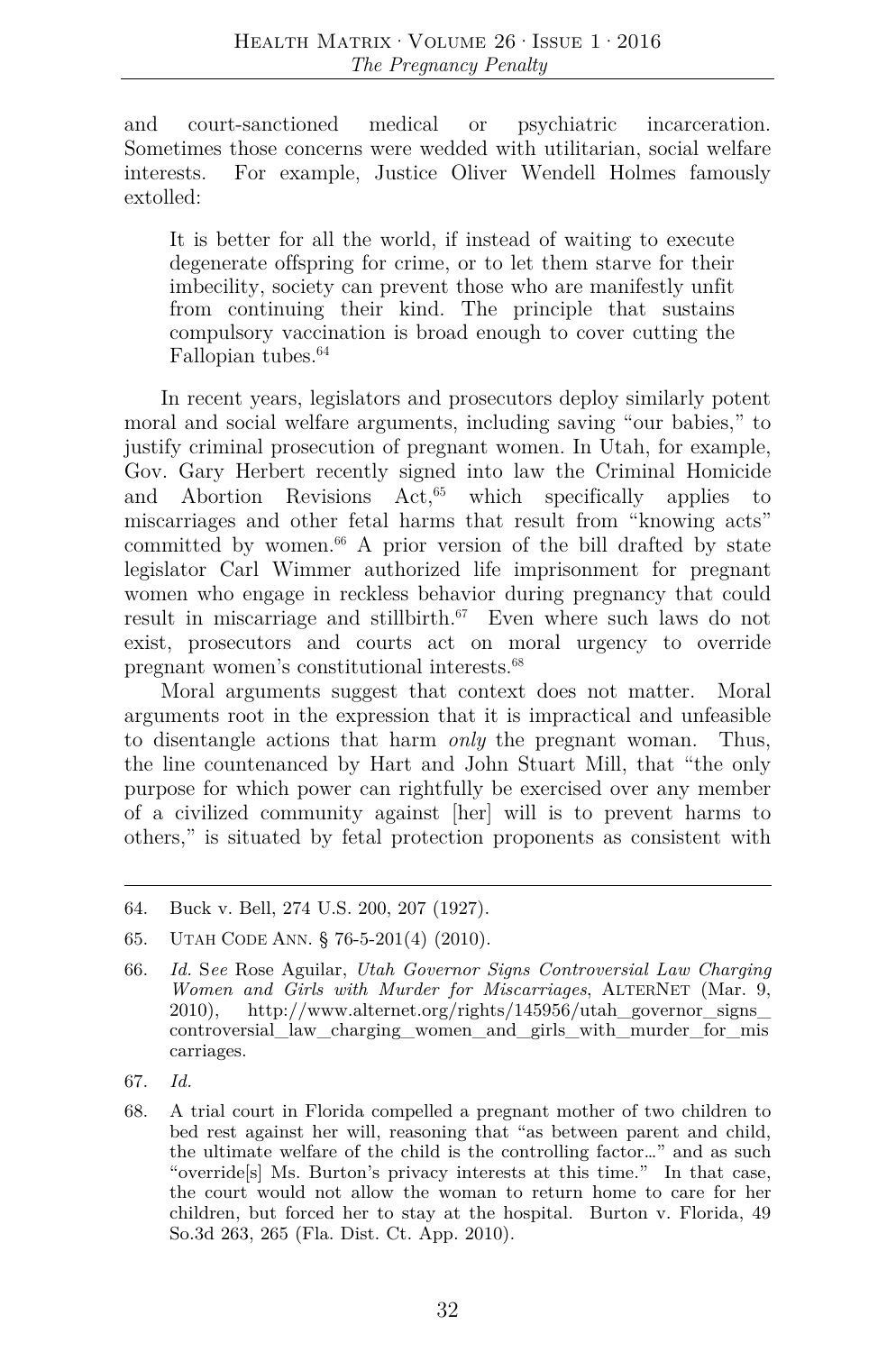their aims, because fetuses have taken on the status of persons with special legal rights. $69$  Even if a distinction in conduct (harm to self versus harm to others) makes sense, legislators and prosecutors claim there are social and health reasons to compel moral conduct even when the behaviors of pregnant women do not harm others.

Ultimately, fetal protection laws fall short of protecting fetal health. Instead, such laws selectively and unconstitutionally burden the interests of pregnant women.<sup>70</sup> To carry out the mandate of these laws, states subvert their purported moral and legislative interests in promoting fetal health by "chilling" proactive maternal prenatal care as clinics and hospitals (under legislative pressure) cooperate and disclose pregnant patients' health status, prenatal habits, and conduct to law authorities.<sup>71</sup> This type of pregnancy penalty invites moral and legal scrutiny because the enforcement norms are neither constitutionally neutral nor non-discriminatory.72

# IV. Who Owns the Womb?

Concerns over reproductive autonomy and decision-making in the U.S. dates back to the antebellum period and enslavement of Blacks on American soil. As Professor Dorothy Roberts explains across a series of articles and books, Black women's status as slave chattel necessarily generated ownership interests on the part of the men and women who owned them.<sup>73</sup> This property interest necessarily presumed that slave owners not only owned the labor of slaves but also their reproduction and reproductive potential. This interest was largely property related as the children borne from enslaved women

<sup>69.</sup> JOHN STUART MILL, ON LIBERTY 14 (1859). *See also* HART, *supra* note 60, at 5. Hart explains that "I myself think there may be grounds justifying the legal coercion of the individual other than the prevention of harm to others," but agrees with Mill on the "narrower issue relevant to the enforcement of morality." *Id.* at 5. Here Hart reminds us that "Mill seems to me to be right." *Id.*

<sup>70.</sup> *See generally* CENT. FOR REPRODUCTIVE RIGHTS, PUNISHING WOMEN FOR THEIR BEHAVIOR DURING PREGNANCY: AN APPROACH THAT UNDERMINES WOMEN'S HEALTH AND CHILDREN'S INTERESTS (2000), http://www.reproductiverights.org/sites/default/files/documents/pub\_ bp\_punishingwomen.pdf.

<sup>71.</sup> *See* Charles Condon, *Clinton's Cocaine Babies: Why Won't the Administration Let Us Save Our Children,* 72 POL'Y REV. 12 (1995); Dwight L. Greene, *Foreword: Drug Decriminalization: A Chorus in Need of Masterrap's Voice*, 18 HOFSTRA L. REV. 457, 466–67 (1990).

<sup>72.</sup> *See* April L. Cherry, *The Detention, Confinement, and Incarceration of Pregnant Women for the Benefit of Fetal Health*, 16 COLUM. J. GENDER & L. 147, 160-62 (2007).

<sup>73.</sup> DOROTHY ROBERTS, KILLING THE BLACK BODY (1997).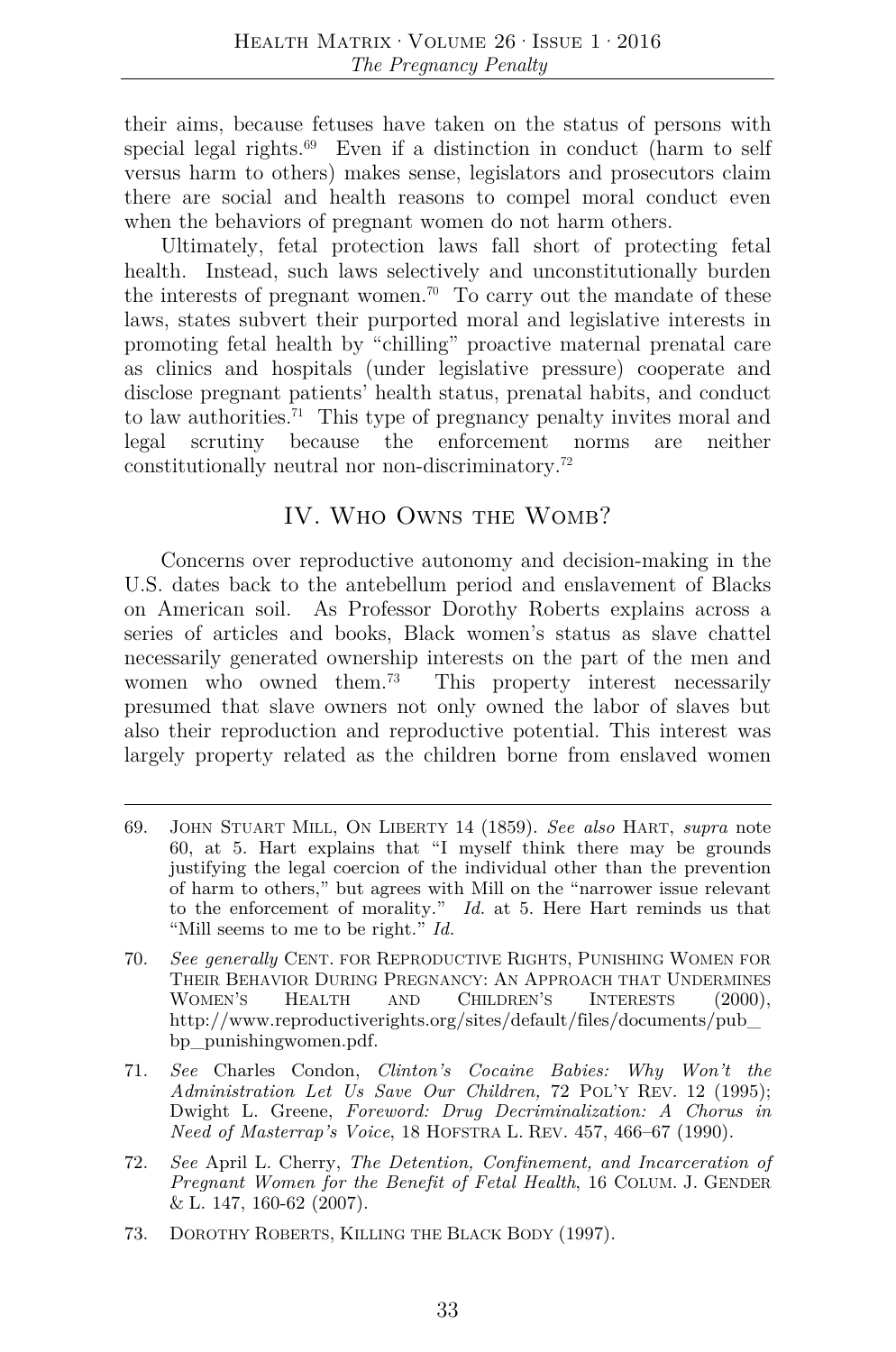became property of the white men who raped them. Viewed through this lens, Black women's reproduction has been policed, censured, owned, and regulated for centuries.

Interests in Black women's reproduction proliferated during the antebellum period, as Roberts explains, whether to thwart infanticide, to maximize profits through forced breeding, $74$  or harness the economics of childrearing,75 which included balancing the interests in women's labor and also child bearing.<sup>76</sup> Arguably, for Black women, the prurient policing of their reproduction shifted from the private spaces of slavery to the public theatre of the state—away from private ownership to harsh legislating by the state. However, the story of policing reproduction and penalizing pregnancy extends beyond Black women.

Contemporary, legislative interests in women's reproduction date back at least one century, to the modern eugenics movement, which originally targeted poor white women in the U.S. Indeed, although eugenics is often remembered as the German platform that resulted in the massacring of millions, euphemistically known as "The Final Solution" its early origins were U.S. based. American roots in eugenics spread deeply and widely throughout the first half of the twentieth century and continued well into the 1970s under the guise of moralist health care platforms.77 Some scholars underestimate the scope of the eugenics movement, narrowly framing it as a campaign against only American Black women, forgetting that it targeted poor, illiterate whites—even children--throughout the U.S.78

Eugenics is a powerful example of a turn to reproductive property. If the reproductive liberties (or lack thereof) of enslaved women can be characterized in terms of others' property interests, eugenics involved moral concerns over the use of the body. In other words, state intervention and interference in poor women's pregnancies was justified based on moral arguments about the moral fitness and character of adolescent, poor girls.79 Class struggles and

- 76. *See, e.g.,* ROBERT WILLIAM FOGEL & STANLEY L. ENGERMAN, TIME ON THE CROSS: THE ECONOMICS OF AMERICAN NEGRO SLAVERY, 126-144 (1974).
- 77. *See, e.g.,* Julie M. Aultman, *Eugenomics: Eugenics and Ethics in the 21st Century,* 2 GENOMICS, SOCIETY AND POLICY 2, 41 (2006).
- 78. *See generally* Priscilla A. Ocen, *Punishing Pregnancy: Race, Incarceration, and the Shackling of Pregnant Prisoners*, 100 CAL. L. REV. 1239 (2012).
- 79. This concept is age old and was also prevalent during the earliest American periods, such Antebellum. *See e.g.*, PETER SCHRAG, IMMIGRATION POLICY COUNCIL, UNWANTED: IMMIGRATION AND NATIVISM IN AMERICA 3 (2010).

<sup>74.</sup> *Id.* at 27–28.

<sup>75.</sup> *Id.* at 24–28.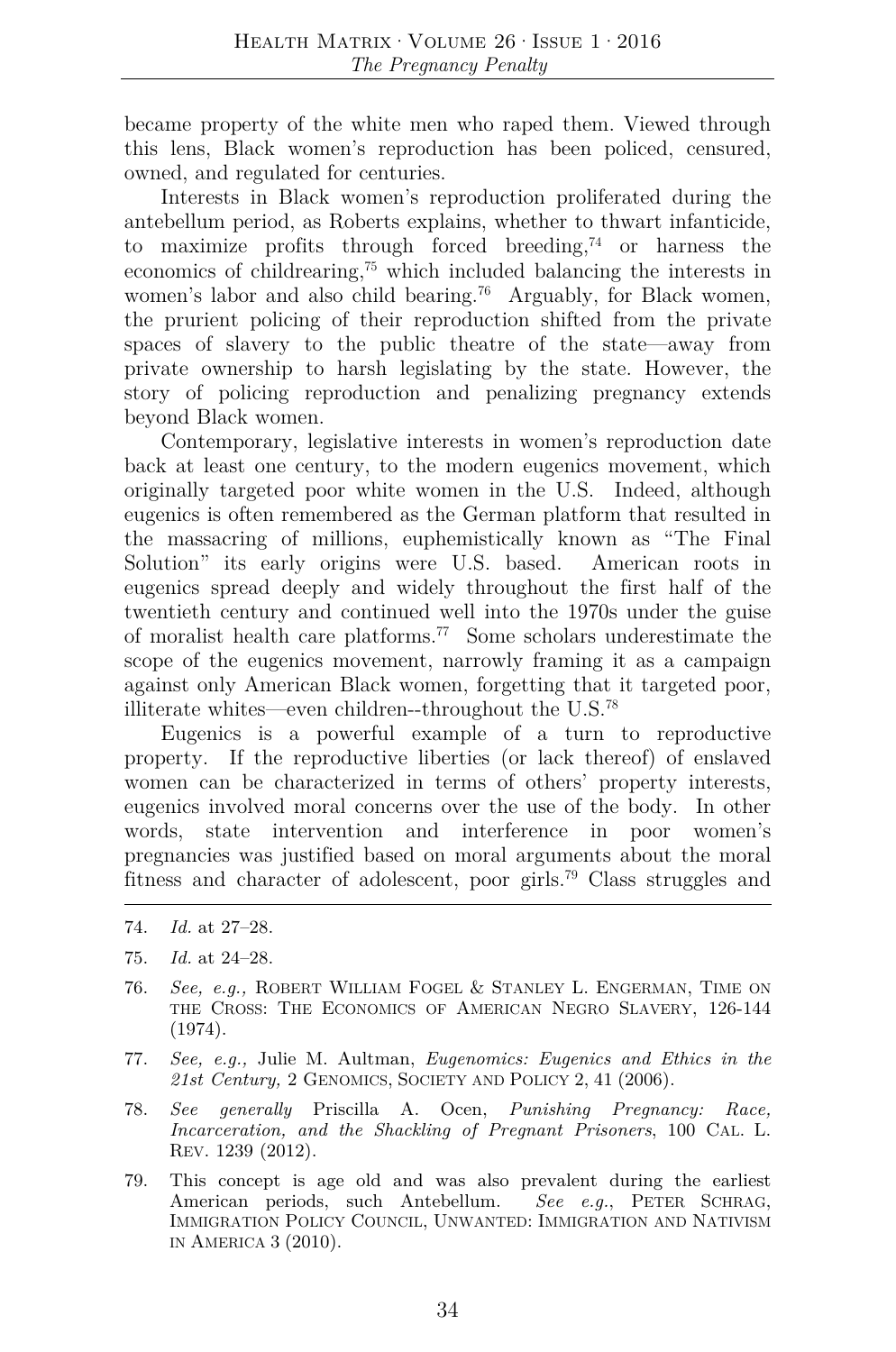tensions about reproduction, in part, form the basis of Professor Paul Lombardo's enlightening investigations<sup>80</sup> into the American obsession with moral purity and psychological fitness.<sup>81</sup> Lombardo offers a stunning indictment of the U.S. legal system's complicity in perpetuating constitutional violations against poor, uneducated women and girls.<sup>82</sup> Indeed, eugenicists of the early twentieth century advanced an ideological platform that successfully manipulated public opinion and spurred public unrest against poor, "socially inadequate" fertile women and girls.<sup>83</sup>

Poverty, addiction, homelessness, and promiscuousness chiefly represented categories of impurity and "unfitness." Placement into one of these categories could and too frequently did result in criminal incarceration or psychiatric institutionalization in state-run asylums. Carrie Buck, the unsuccessful petitioner in *Buck v. Bell*,<sup>84</sup> lived in such an institution. States justified incarcerations and the forced sterilizations practiced on these boys, girls, and women as a means of protecting the welfare of its citizens from the degeneracy rampant among the lower classes.

The vestiges of that legacy survive or at least the moral intuitions and foundations remain. For example, *Buck v. Bell*<sup>85</sup> the landmark decision affirming a state's right to compel sterilization against a nonconsenting woman (or man), has never been overturned. Indeed, *Buck v. Bell* is a horrific case and a chilling example of how the pregnancy penalty may not be remedied even by courts. The case exemplifies failures of law and the Supreme Court to intervene on behalf of vulnerable citizens against the abuse of state power.

In less than ten days (between oral arguments and issuing a written opinion) in *Buck v. Bell*, the U.S. Supreme Court swiftly and decisively dismantled decades of more nuanced jurisprudence on the Fourteenth Amendment, $86$  spurring the rapid expansion of eugenics

- 83. *See generally* Paul A. Lombardo, *Taking Eugenics Seriously: Three Generations of ??? Are Enough?*, 30 FLA. ST. U.L. REV. 191, 205, 216 (2003); *see also* Lombardo, *supra* note 81.
- 84. Buck v. Bell, 274 U.S. 200, 205-08 (1927).
- 85. Buck v. Bell, 274 U.S. 200 (1927).
- 86. *Id.* at 200; *but see generally* Plessy v. Ferguson, 163 U.S. 537 (1896).

<sup>80.</sup> *See generally* PAUL A. LOMBARDO, THREE GENERATIONS, NO IMBECILES: EUGENICS, THE SUPREME COURT, AND *BUCK V. BELL* (2008).

<sup>81.</sup> Paul A. Lombardo, *Medicine, Eugenics, and the Supreme Court, From Coercive Sterilization to Reproductive Freedom*, 13 J. CONTEMP. HEALTH L. & POL'Y 1, 2-5 (1996).

<sup>82.</sup> *See id.* at 1. Lombardo suggests that an evaluation of eugenicists legislative accomplishments and an evaluation of those affected by "eugenical" laws, would demonstrate how extraordinarily successful these people were.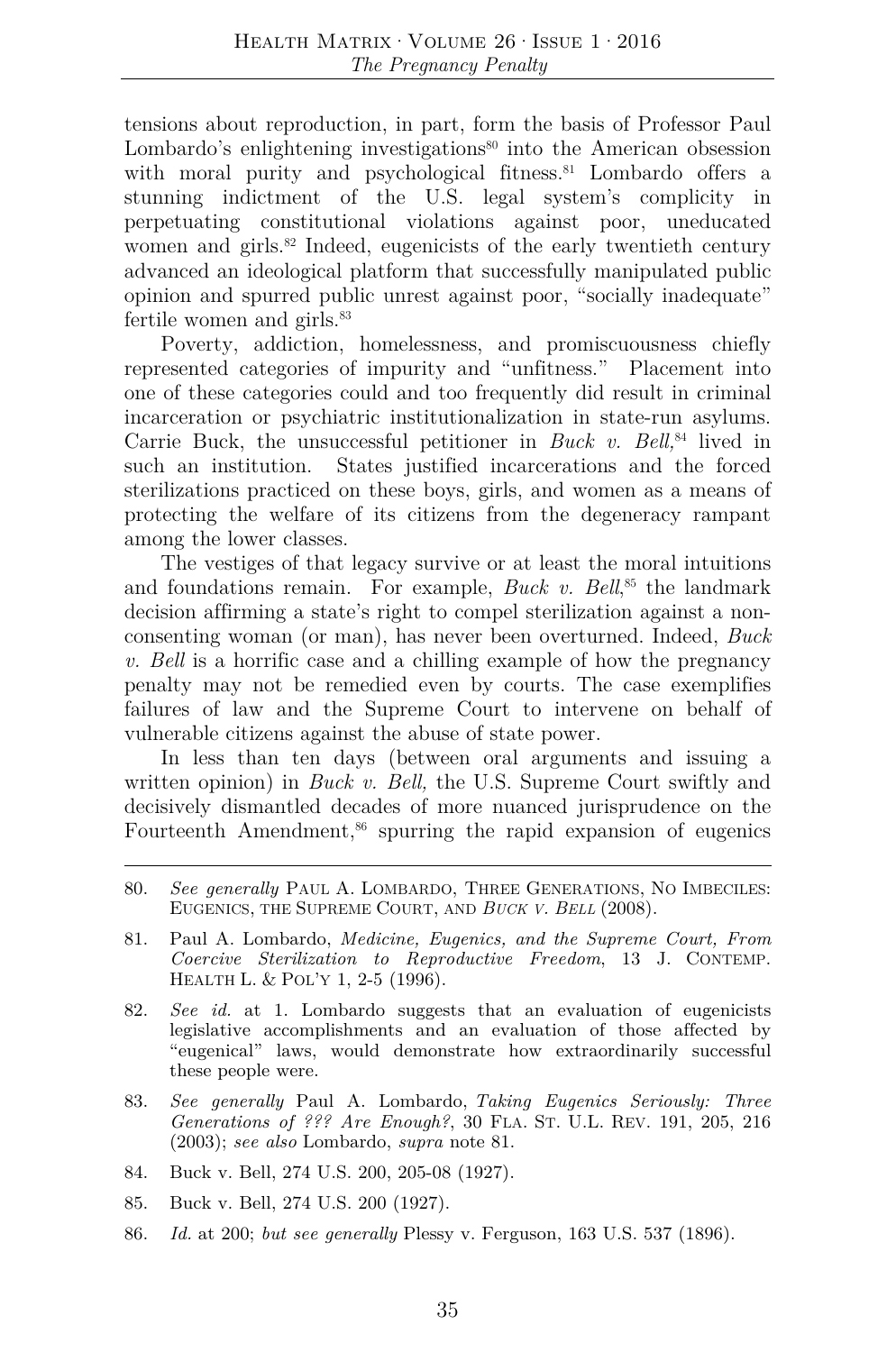legislation throughout the United States and culminating in tens of thousands of men and women being sterilized. $87$  In a near-unanimous opinion,88 Justice Holmes reminded the nation that "the public welfare may call upon the best citizens for their lives."89 So, according to the Justice, it would be unusual, if not "strange if [states] could not call upon those who already sap the strength of [government] for these lesser sacrifices . . . in order to prevent our being swamped with incompetence."90

Holmes articulated an incontrovertibly clear position: class and status matter in reproductive decision-making. He opined that states occupy an important decision-making role in monitoring community health through women's reproduction. $91$  In fact, reproduction becomes legitimately ensconced as a state matter—with the best interests of the state balancing against and trumping individual autonomy.92 The Court, however, merely reflected growing sentiment among the public.93 Turn of the century newspaper archives provide a compelling glimpse of a nation comforted by the notion of "breeding out" degeneracy, low IQ, criminality, and poverty through artful, strategic marriages and science.<sup>94</sup>

In 1909, two years after the passage of the first state eugenics legislation, Dr. Eugene Davenport, dean and director of the College of Agriculture at the University of Illinois, presented a paper to an elite

- 87. *Cumulative Record of Operations for Eugenical Sterilization in the United States from 1907–1935*, ID #952 (1935), THE HARRY H. LAUGHLIN PAPERS, TRUMAN STATE UNIV., http://www.eugenicsarchive.org/ html/eugenics/index2.html?tag=952.
- 88. Justice Butler, the lone dissenter, did not issue a written dissent. Buck v. Bell, 274 US 200, 208 (1927).
- 89. *Id.* at 207.
- 90. *Id.*
- 91. According to Holmes, "Carrie Buck is a feeble-minded white woman who was committed to the State Colony above mentioned in due form. She is the daughter of a feeble-minded mother in the same institution, and the mother of an illegitimate feeble-minded child. . . . Three generations of imbeciles are enough." *Id.* at 205, 207.
- 92. *Id.* at 207.
- 93. *See, e.g.,* Montague Crackenthorpe, *Parents May Improve the Race*, CHI. DAILY TRIB. (1872–1922), July 5, 1908, at G5 (noting that "well established facts show that all who are likely to become parents should take far more care than they do at the present when choosing their partners for life-say, a tenth part of the care they take when selecting their horses or their dogs.")
- 94. *Why Not Improve the Human Race?* CHI. DAILY TRIB. (1872–1922), Jan. 26, 1908, at E3; *Bell's Plan for Uplift of Race*, CHI. DAILY TRIB. (1872– 1922), Jan. 30, 1908, at 5.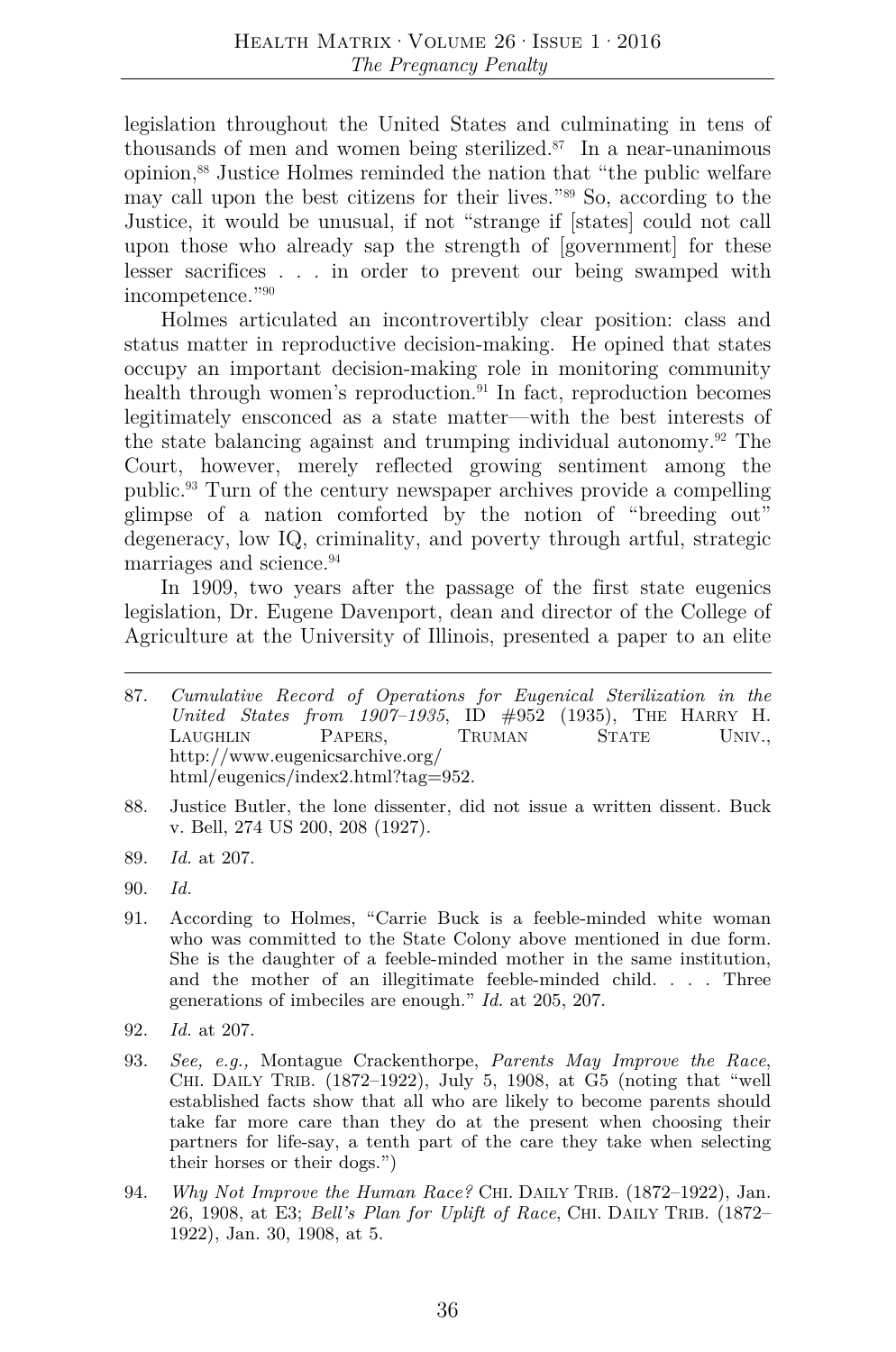audience of physicians in Chicago. In the paper, he advocated the application of eugenics, applying theories from his research with cows and livestock to that of people. According to the Chicago Daily Tribune, "his chief proposal was that all the 'culls' or 'scalawags' of the human race should be taken before the courts, scientifically investigated, and if found unworthy, colonized and allowed to die off."95 Davenport explained that to breed out degeneracy, "let Mr. Jones be taken into court and his ancestry record be investigated. If we find his parents were dominantly bad it means that he is 50 per cent bad…When he gets to 90 per cent bad, it is certain he must be colonized. . . . There is a strict mathematical law that runs through it all."96

Thus, the contemporary policing of women's reproduction does not represent the only form of monitoring and prosecuting women's reproductive conduct or gendered public punishment and theatre, because roots of this type of legislative interest and extra-legal force in the reproductive realm trace to eugenic laws in the early twentieth century and the infamous *Buck v. Bell* case.<sup>97</sup> Doctors at the Virginia Colony, where Buck served her incarceration, were not esteemed among the "inmates." Their reputations among the incarcerated were characterized by fear and loathing because they sterilized inmates as young as ten years old and delivered babies, but left them to expire in trashcans.<sup>98</sup> This type of public theatre<sup>99</sup>—then and now not only

- 97. *A Perfect Race of Men: According to Prof. Kellar the Success of Eugenics Depends on Rules Made by Custom,* N.Y. TIMES, Sept. 27, 1908 (1857–Current file), http://query.nytimes.com/mem/archivefree/pdf?res= F20F10FC3C5D16738DDDAE0A94D1405B888CF1D3. *See also Legislative Status of Eugenical Sterilization in the Several States of the United States, January 1935*, THE HARRY H. LAUGHLIN PAPERS, TRUMAN STATE UNIV., http://www.eugenicsarchive.org/html/eugenics/ index2.html?tag=949.
- 98. *See* THE LYNCHBURG STORY (Worldview Pictures 1993), a documentary that includes interviews with former Lynchburg inmates, an instructor, and tours of the now defunct facility.
- 99. Michel Foucault's portrayal of prisons and asylums as places of public theatre for mass consumption and entertainment resonates in the cases of poor women. According to Foucault, the public gains satisfaction and takes pleasure from witnessing punishment of its less desired citizens. MICHEL FOUCAULT, MADNESS AND CIVILIZATION, A HISTORY OF INSANITY IN THE AGE OF REASON viii (1965); MICHEL FOUCAULT, DISCIPLINE AND PUNISH: THE BIRTH OF THE PRISON 73 (1975). *See also* James Allen et al., WITHOUT SANCTUARY: LYNCHING PHOTOGRAPHY IN AMERICA 54–55 (2000), which temporally situates the public theatre of lynching in the

<sup>95.</sup> *Would Eliminate Unfit Humanity*, THE FARMERS VOICE (March 15, 1909), http://idnc.library.illinois.edu/cgibin/illinois?a=d&d= FFV19090315.2.9.

<sup>96.</sup> *Id.*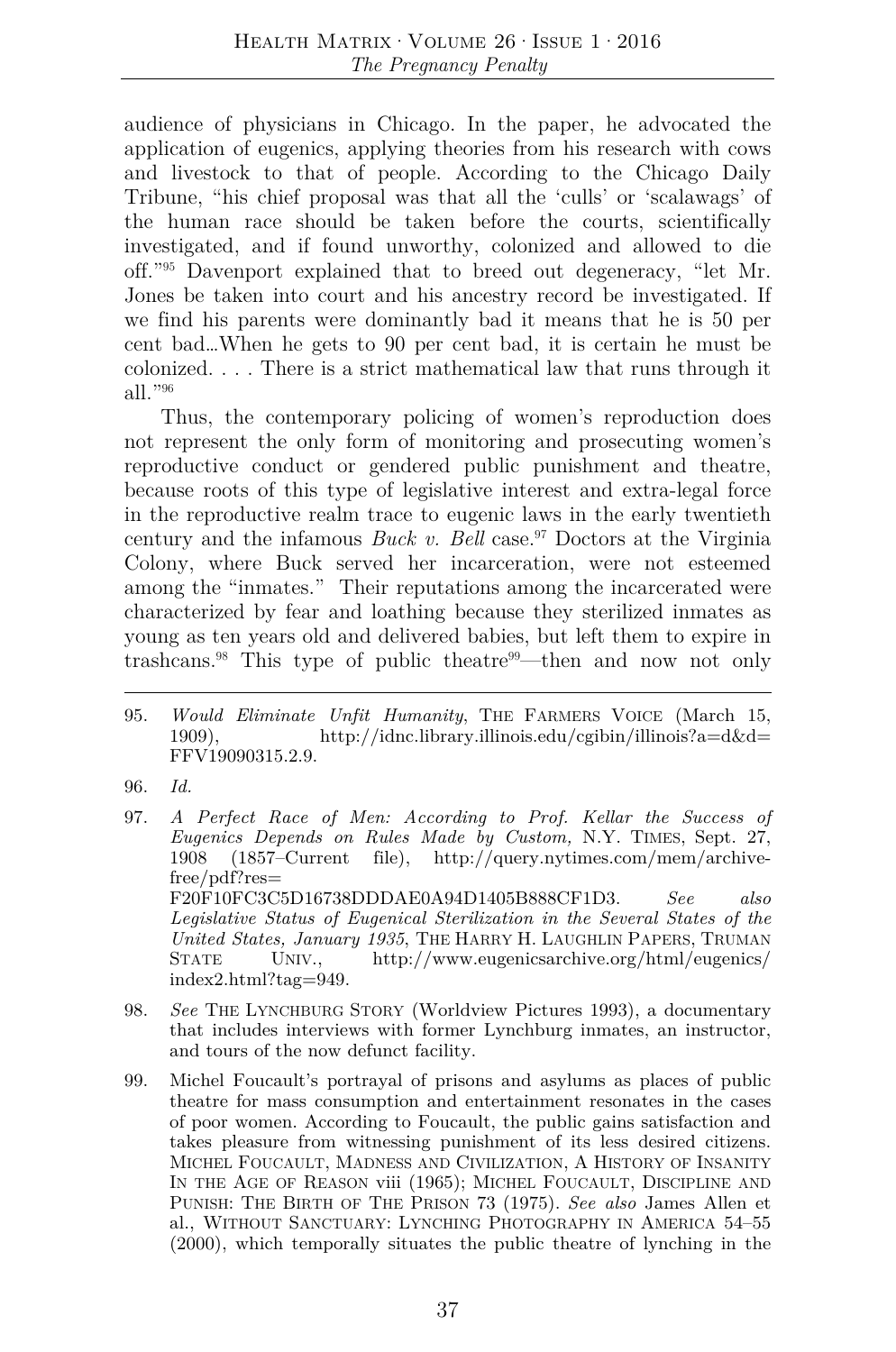emphasizes the vulnerability of poor women and girls, but also demonstrates disdain and contempt for the reproductive autonomy and equality of women.

Yet, it is not enough to make the case that women's reproduction at times has been subject to the property interest of others, including the state. For example, that alone does not satisfy my inquiry here nor explain why contemporary wars are waged about women and their prenatal conduct. What story can be told to explain why doctors, judges, legislators, and prosecutors police women's reproduction?

Another way to view the trend toward criminal punishment of pregnant women is that it serves to punish vice.100 James Fitzjames Stephen argues that society must feed its desire to scapegoat others and to generate resentment or even hatred for those who breach moral codes in society. He suggests that there is a fundamental human desire for revenge—even if one is not harmed by the act he seeks to avenge. It is enough that the act was immoral and threatens harm to the moral fabric and values of a society. Hart reflected on Stephen's theory as a crude form of retribution theory.<sup>101</sup> Yet, Stephen's view of crime and punishment resonates with the punishment of pregnant women in the U.S. Stephens wrote, criminal punishment can be rationalized because, "the feeling of hatred and the desire of vengeance are important elements in human nature which ought in such cases to be satisfied in a regular public and legal manner<sup>"102</sup>

Stephen's view on hatred and the legitimacy of revenge might offer insights to explain some of the aggressive efforts to punish and publicly humiliate pregnant patients. Indeed, Stephen recognized that the criminal law gives "distinct shape to the feeling of anger" and "distinct satisfaction to the desire for vengeance."103 Thus, punishment is not simply about deterrence. Rather, it is the emphatic denunciation by the community and State of the threat posed to fetuses.104 What distinguishes this passionate form of denunciation is that it has no rehabilitative aspect. It is by its nature

- 101. HART, *supra* note 60, at 4.
- 102. STEPHEN*, supra* note 100, at 98.
- 103. *Id.* at 100.
- 104. HART, *supra* note 60, at 65.

same time frame of eugenics and mass sterilization. In both cases, punishment and sanctioning the poor and *undesirable* facilitate public engagement and theatre. The images reveal parents bringing little children to view lynchings and setting up picnics alongside hanging bodies.

<sup>100.</sup> *See* JAMES FITZJAMES STEPHEN, LIBERTY, EQUALITY, FRATERNITY 99 (Stuart D. Warner, ed., Liberty Fund, Inc. 1993) (1874).